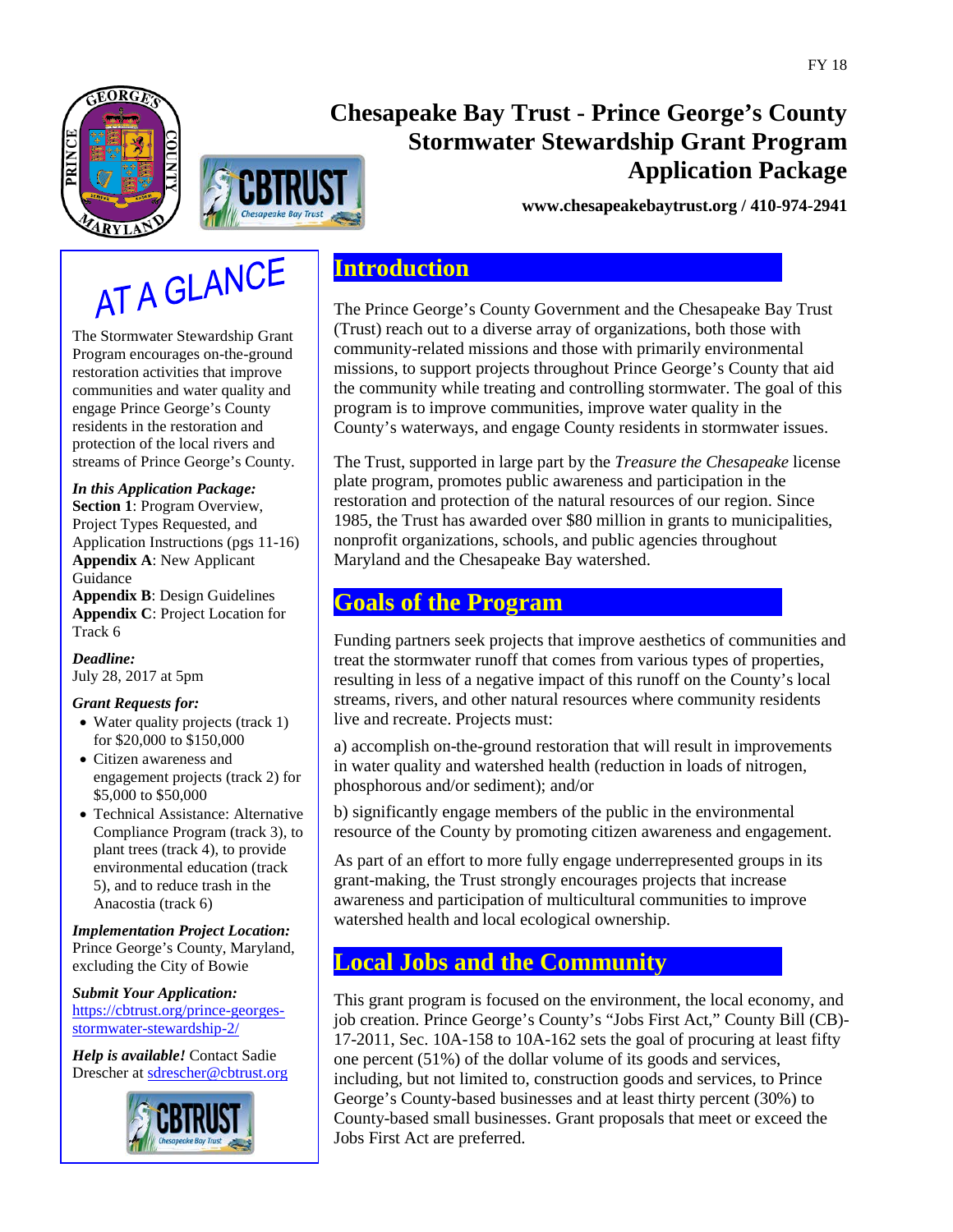# **Project Types** .

The Stormwater Stewardship Grant Program (SSGP) supports requests for water quality implementation projects (track 1), citizen awareness and engagement projects (track 2), and specific technical assistance efforts (tracks 3 through 6). Applicants can apply to one or both of the Track 1 Water Quality Projects and Track 2 Citizen Awareness and Engagement Projects. However, for the Technical Assistance Tracks 3 through 6 (as described on pages 5 through 10), the applicant must discuss the project idea with the grant program manager and may submit only one Technical Assistance track per application.

Potential applicants are encouraged to contact the Trust [\(sdrescher@cbtrust.org\)](mailto:sdrescher@cbtrust.org) to discuss project ideas and how to apply. New applicants are strongly encouraged to contact the Trust to discuss projects and partnering. This section describes these project types and provides tips for your grant application.

### **Track 1. Water Quality Projects**

### Request Amount: \$20,000 to \$150,000 or larger with prior approval

Use simple, widely-accepted restoration best practices. For practices that are relatively new or innovative, contact Trust staff for guidance about what background information and what justification of its use must be provided.

Funding partners will support the construction of the following types of projects that present a water quality benefit, with an emphasis on practices that treat impervious cover:

- Bioretention cells, bioswales, rain gardens, and other low impact development (LID) stormwater techniques;
- Streamside forest buffers;
- Stormwater wetland creation and enhancement; and
- Green roofs.

### *New Applicants*

We welcome new applicants!

Groups that have **predominantly community-oriented missions** (i.e., that are not environmental groups such as faith-based organizations) are strongly encouraged to submit an application.

Please contact the Trust early in project development. We can help you develop your project idea, assess its fit within this grant program, and discuss partnerships for any grant assistance you need.

Visit Appendix A for more information for the grant-writing beginner.

Contact Sadie Drescher [sdrescher@cbtrust.org](mailto:sdrescher@cbtrust.org) or 410-974- 2941 ext. 105

If you think your implementation project may qualify for implementation through the Public Private Partnership (P3) Clean Water Partnership rather than a grant application, please call or email Jim Lyons the Clean Water Partnership Program Manager for Prince George's County at *imlyons@co.pg.md.us* or 301-883-3634.

Support for project design may be requested. However, priority will be given to projects that are furthest along in the design and permitting phases. Certain water quality projects will require permits from the County before

construction. Applicants are encouraged to consult the County's Department of Permits, Inspections, and Enforcement (DPIE) early in project development to ensure timely permit and inspection approvals during the course of these grants.

If you have a project idea that is not listed, but that you believe meets the goals of the Grant Program, please contact Trust Program Manager, Sadie Drescher at sdrescher@cbtrust.org, to discuss your idea. Applicants interested in these water quality projects but who need assistance moving forward with an application are strongly encouraged to contact the Trust.

**Help is available!** The Trust's Program Manager is available to review materials, conduct preliminary site visits, explain the application, and to answer your other questions. Also, see these appendices for guidance:

- *Appendix A: Guidance for Applicants that are New to Water Quality Projects* provides basic steps for water quality projects for the beginner
- *Appendix B: Design Guidelines and Information* provides all the design components that you need for a water quality project, track 1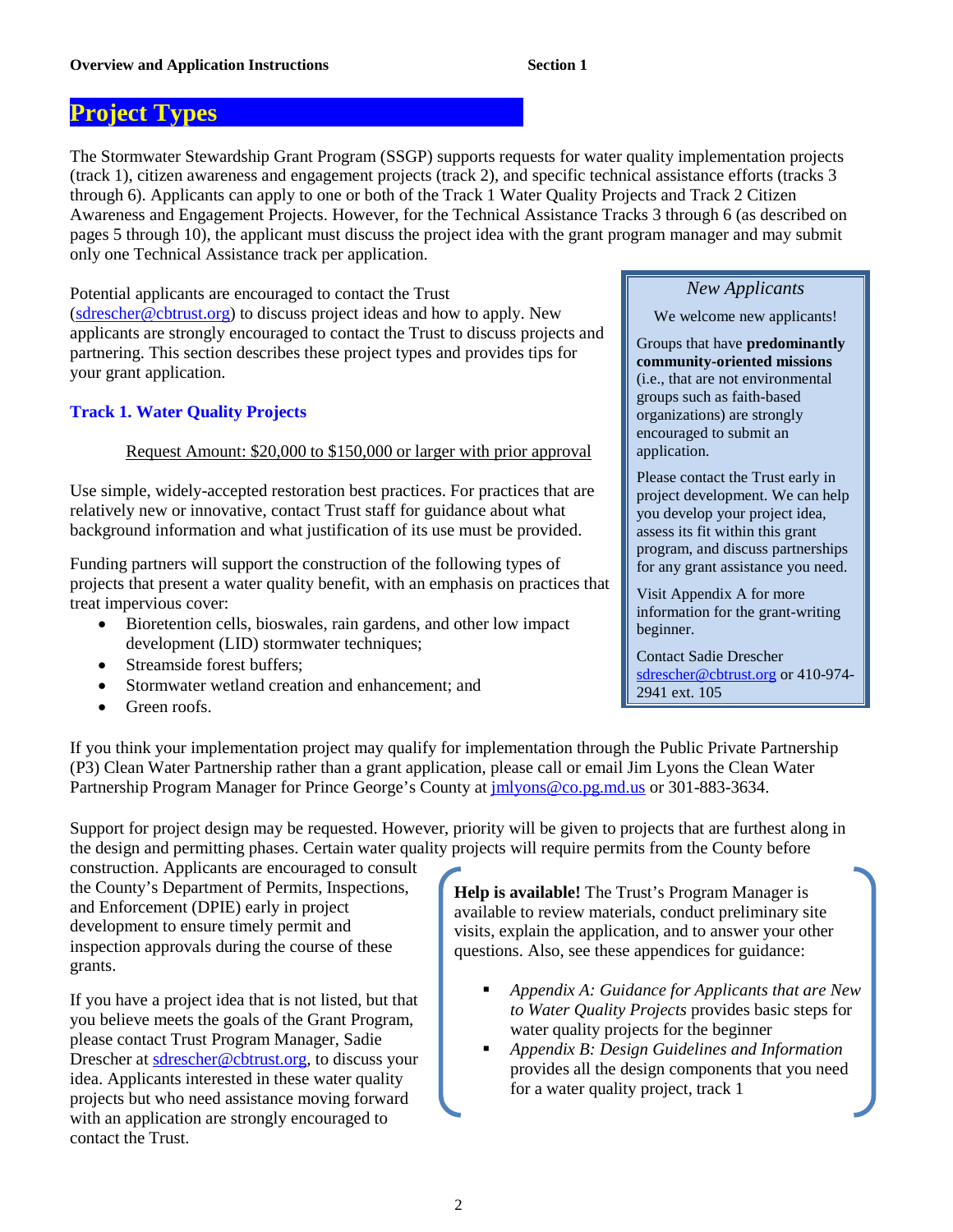Funding partners are not able to support projects that are required for new or redevelopment, that are required for mitigation, that are required under an existing or pending regulatory process or permit, or are required by a regulatory authority for any other reason. In addition, funding partners cannot fund stream restoration or stabilization projects through this program. Please refer to other programs at the Trust for stream restoration projects.

Public vs Private Site Location: The funding partners prefer projects that are implemented on public property, property owned by non-profit organizations, community-owned property, and commercial or residential property with conservation easements. Projects on other private property may be considered under certain conditions (e.g., high cost-effectiveness, high demonstration value). Implementation projects proposed for faith-based organization property must apply to the Alternative Compliance Program and are not applicable for funding under this grant program. Projects on private property must have landowner support that is described in a letter of support and should offer matching resources.

Grantees are encouraged to keep projects small and simple (i.e., less than 5,000 square feet of disturbance). **However, if the water quality implementation project has >5,000 square feet or >100 cubic yards in total project disturbance (i.e., Appendix B, Category 3 project type) and/or will require a permit, the project must add these budget items: 1) a Professional Engineer to design the implementation project/Best Management Practice (BMP), stamp the plans to submit to the Department of Permitting Inspection and Enforcement (DPIE); 2) up to \$2,000 for soil boring for practices that use infiltration (e.g. bioretention); 3) up to \$4,000 for an expert permit reviewer to help with the permit process (expert permit reviewer contact(s) will be provided by the Trust and Prince George's County Department of the Environment (DoE)); 4) up to \$2,000 for permit edits and comments; and 5) up to \$5,000 for as-built plans.** Finally, if a permit is required, your project must consult with DoE engineers and DPIE plan reviewers during the permitting process and as-built plans will be required with the final product submittal.

Deliverables will include concept plans, final designs, and as-built plans (if a permit was required) in electronic format (pdf, GIS, AutoCAD, etc.). In addition, the drainage area to the practice, practice surface area, and pollutant load reductions and associated calculations (if applicable) will be submitted with the final report. Finally, all trees planted will be reported in the County's Tree Tracking application.

### **Track 2. Citizen Awareness and Engagement Projects**

### Request Amount: \$5,000 to \$50,000 or larger with prior approval

Funding partners will consider projects that engage citizens in cleaning up and preserving the County's natural resources. Local governments will play a significant role in watershed restoration. However, given the high percentage of private landownership, individual citizens and communities must be part of the watershed restoration solution. Projects that increase citizen awareness of watershed issues and/or engage citizens in action projects will be considered. In addition, projects that target a change in a specific behavior within a targeted audience that could lead to widespread adoption of key actions and water quality impacts will be considered.

The funding partners strongly encourage proposals that are led by faith-based and nonprofit organizations that will engage their community members in clean water efforts. Schools and education centers are encouraged to apply and should aim to

increase awareness about local water quality and to promote actions that individuals can take to improve local waters.

### **Rain Check Rebate educational materials needed!**

We need to promote and recognize citizens who implement the Rain Check practices on their property.

 $\mathcal{L}$ 

Suggested projects: 1) design and produce Rain Check program flyers for outreach and interpretive signs for properties that implement projects and 2) translate materials into Spanish.

Visit Behnke's Nursery (11300 Baltimore Ave.) for example flyers and signs.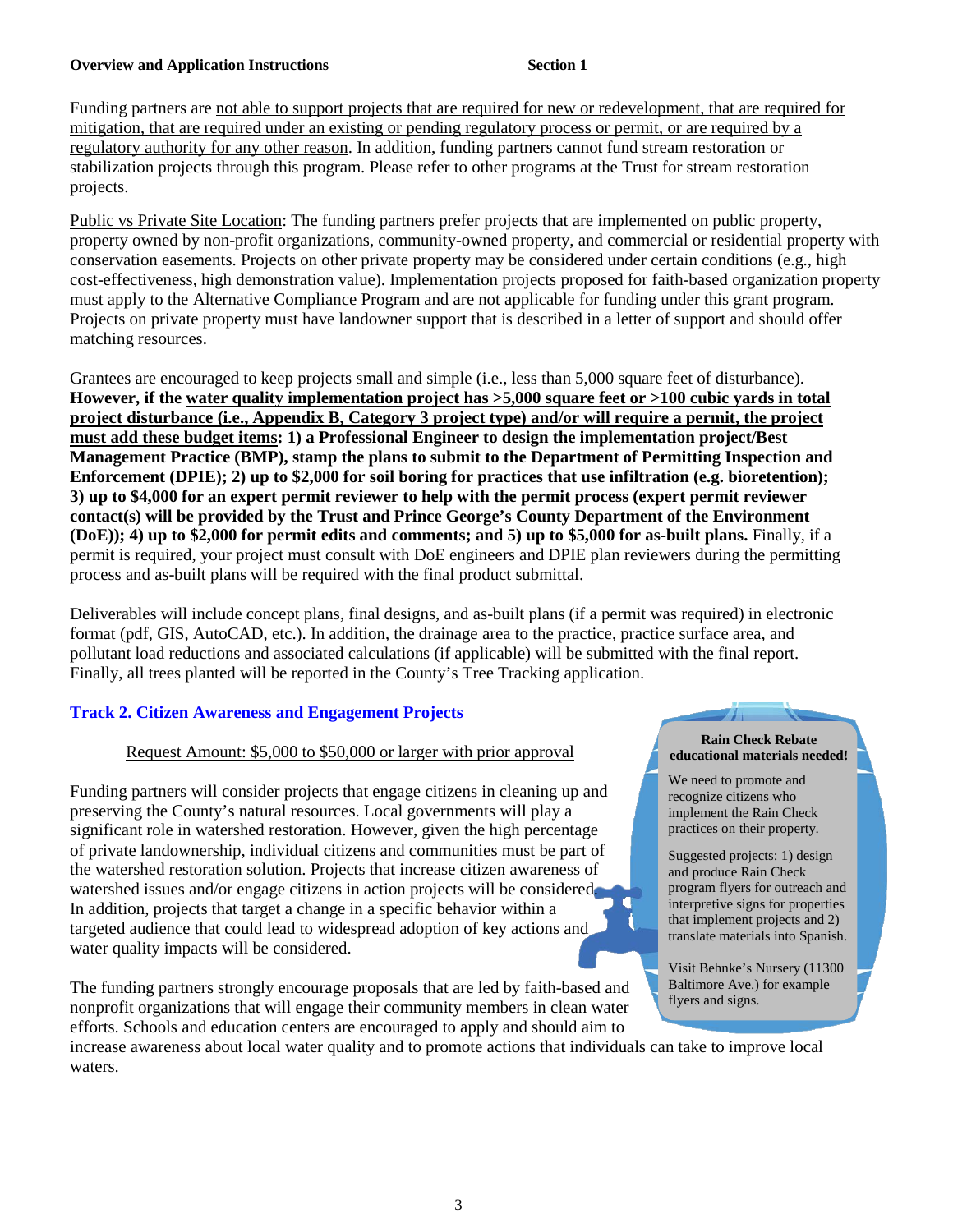### *Citizen Awareness and Engagement*

Citizen awareness and engagement projects involve community members, include activities designed to educate community members, and transform community members to future volunteers that engage in stewardship activities on their own. Examples of citizen awareness and engagement projects include volunteer workshops, education events (e.g., environmental education experiences for youth groups), training events, communications



products, other outreach and engagement techniques, "train the trainer" sessions, stormwater practice installation and/or maintenance certification, and tuition to attend training courses. In addition, supporting the County's pet waste management program is of particular interest to funding partners. Pet waste projects targeting waterways with bacteria problems (e.g., have bacteria Total Maximum Daily Loads) are preferred. We encourage you to submit a

pet waste application that supports the County's pet waste management campaign – DO YOUR DOODY; SCOOP THAT POOP - to provide proper pet waste disposal education and outreach, install pet waste stations, develop an advertisement campaign for the community, and provide monitoring and maintenance for one year. Frequent coordination with the DoE will be expected. Projects that propose innovative methods for maintenance beyond the grant term are encouraged. Applicants will be required to use the new pet waste application to track the amount of pet waste collected.

Justify the selection of your particular outreach and engagement method and provide examples of similar,

successful programs. Citizen awareness and engagement projects will consider the following:

- Audience: Identify a target audience (e.g., youth group members, faith based organization members, homeowner association members). Show how the experience will increase their engagement in environmental issues and/or result in different actions taken by that audience.
- Message: Identify the intended message that will be provided to a target audience. The message should convey to the target audience why this project is important, what they can do, and where they can go for more information (e.g., install a rain barrel for education and to support the County stormwater program).
- Action: Consider what you want your audience to do and what different actions might be taken by the target audience.
- Method: Strong proposals will explain and justify the methodology used to deliver the message(s) to the target audience (e.g., workshop, training, innovative media). Strong proposals will focus the audience needs and desires and use convenient approaches for the target audience. Consider the potential barriers you and your audience may encounter.
- Outcome: Consider how to increase citizen awareness about environmental challenges and issues and build ownership of local natural resources. The goal is to engage more people and organizations in stewardship practices and projects. Think outside the box to engage new groups! Consider how your project could result in different actions taken by your audience.

### *Participants in the Alternative Compliance Program*

Alternative Compliance Program enrollees are encouraged to apply!

Qualified tax-exempt religious organization or other 501(c)3 nonprofit organization that have registered in the Alternative Compliance Program can apply to support projects that meet the Alternative Compliance criteria and assist with Alternative Compliance credit such as to:

- install stormwater practices on their properties (Track 1 projects) - educate their constituents about stormwater issues (Track 2 projects) - foster good housekeeping (Track 2 projects)

Contact Sadie Drescher [sdrescher@cbtrust.org](mailto:sdrescher@cbtrust.org) or 410-974-2941 ext.105

Discuss project ideas with the Alternative Compliance Program: El Hadji Fall, 301-772-8996

Finally, if your project may result in the target audience taking different actions (i.e., behavior change), see this website to see what other similar efforts did and what they learned: <http://chesapeakebehaviorchange.org/>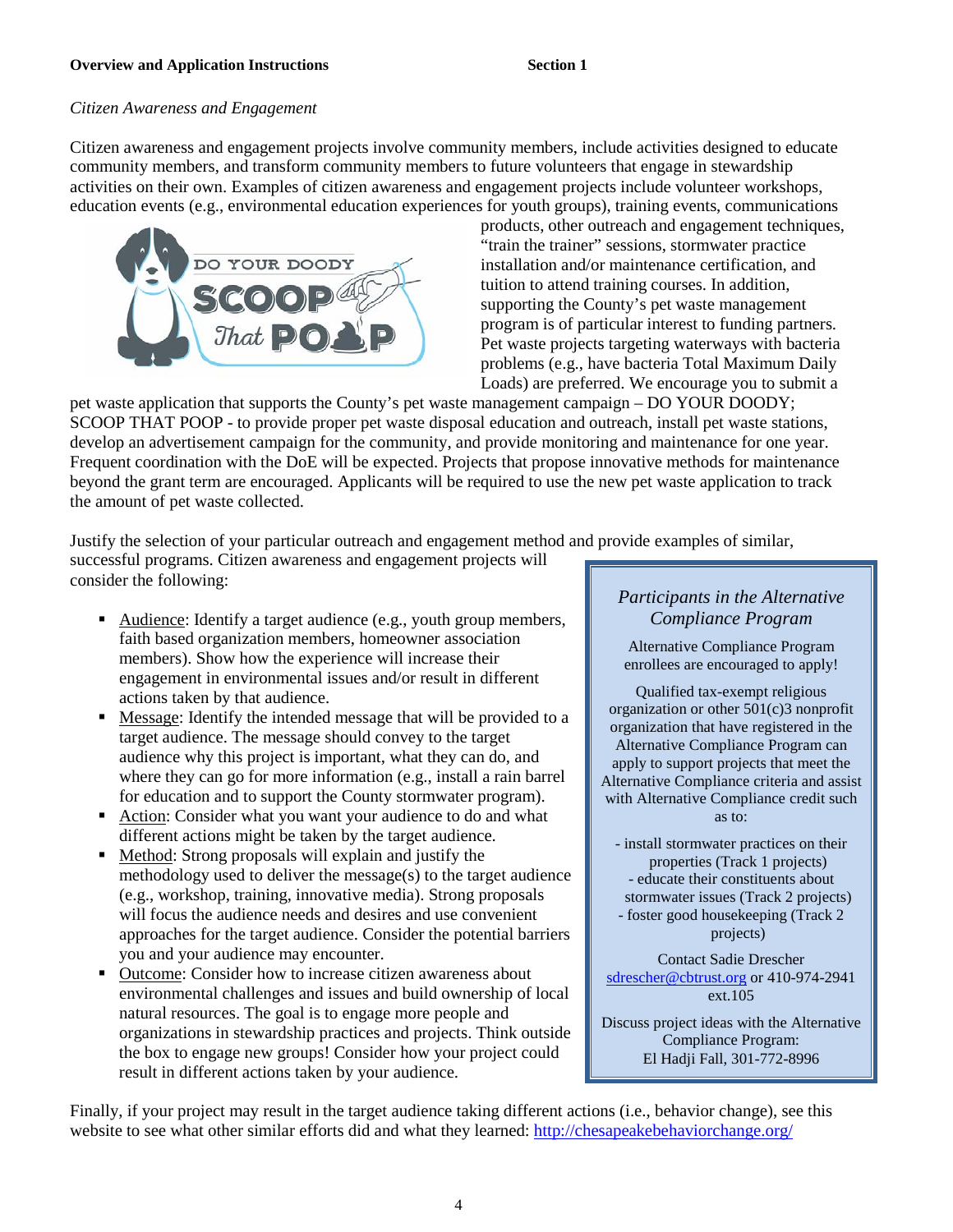**The following Technical Assistance Tracks 3, 4, 5, and 6 have specific work tasks, requirements for the proposal application, and requirements for reporting final products.**

### **REQUIREMENTS FOR TECHNICAL ASSISTANCE TRACKS 3, 4, 5 AND 6:**

**Technical Assistance applications (Tracks 3, 4, 5, and 6) are required to:**

- **1. discuss the project idea with the grant Program Manager (Sadie Drescher) prior to application submission and**
- **2. submit only one track per application.**

If awarded for Technical Assistance Tracks 3, 4, 5, or 6, a face-to-face meeting with the Trust and Prince George's County DoE will be required prior to the project start.

### **Track 3. Technical Assistance to Provide the Alternative Compliance Program's Outreach and Restoration (Option 2) and Green Care and Good Housekeeping (Option 3)**

### Request Amount: \$5,000 to \$50,000 or larger with prior approval

The Alternative Compliance (ACP) has three components: The County works on what is called Option 1 directly with nonprofit landowners to install BMP practices. Option 1 allows the property owner to receive a 50% reduction of their Clean Water Act (CWA) fee. Option 1 is not

applicable for funding under this grant program.

The nonprofit landowner can receive the remaining 50% CWA fee reduction through the second two components, which are the focus of this Request for Proposals (RFP), Option 2 (Outreach and Education, which, if successfully implemented, leads to a 25% fee reduction) and Option 3 (Green Care and Good Housekeeping, which, if successfully implemented, leads to a 25% fee reduction).



The Prince George's DoE has outlined the ACP "Outreach and Education" and "Green Care and Good Housekeeping" actions needed to conduct a successful program and provided the property owner responsibilities in the program on its website at<http://www.princegeorgescountymd.gov/311/Alternative-Compliance>

### **We seek applicants to accomplish all four (4) of the following goals:**

- 1) Identify up to 40 faith-based and other non-profit organizations currently participating in the ACP program with whom the applicant proposes to work.
- 2) Provide the most current background information about the ACP program to the chosen subset of faith-based and other non-profit landowners.
- 3) Help the chosen subset of non-profit organizations develop programs and protocols to fully accomplish the elements of the "Outreach and Education" and "Green Care and Good Housekeeping" components of the ACP Program. These programs are expected to be sustainable, i.e., remain in place after the period of technical assistance to the landowners concludes (the end of the grant period). A wide range of potential program components can be developed with and for the non-profit landowners, though they must accomplish either or both of the Outreach and Education goals (ACP Option 2) AND Green Care and Good Housekeeping Goals (ACP Option 3).
	- a) Outreach and Education goals (ACP Option 2) may be met by
		- i. participation by the nonprofit landowner in an education and outreach campaign annually to encourage other property owners as well as members of their organization to contribute toward the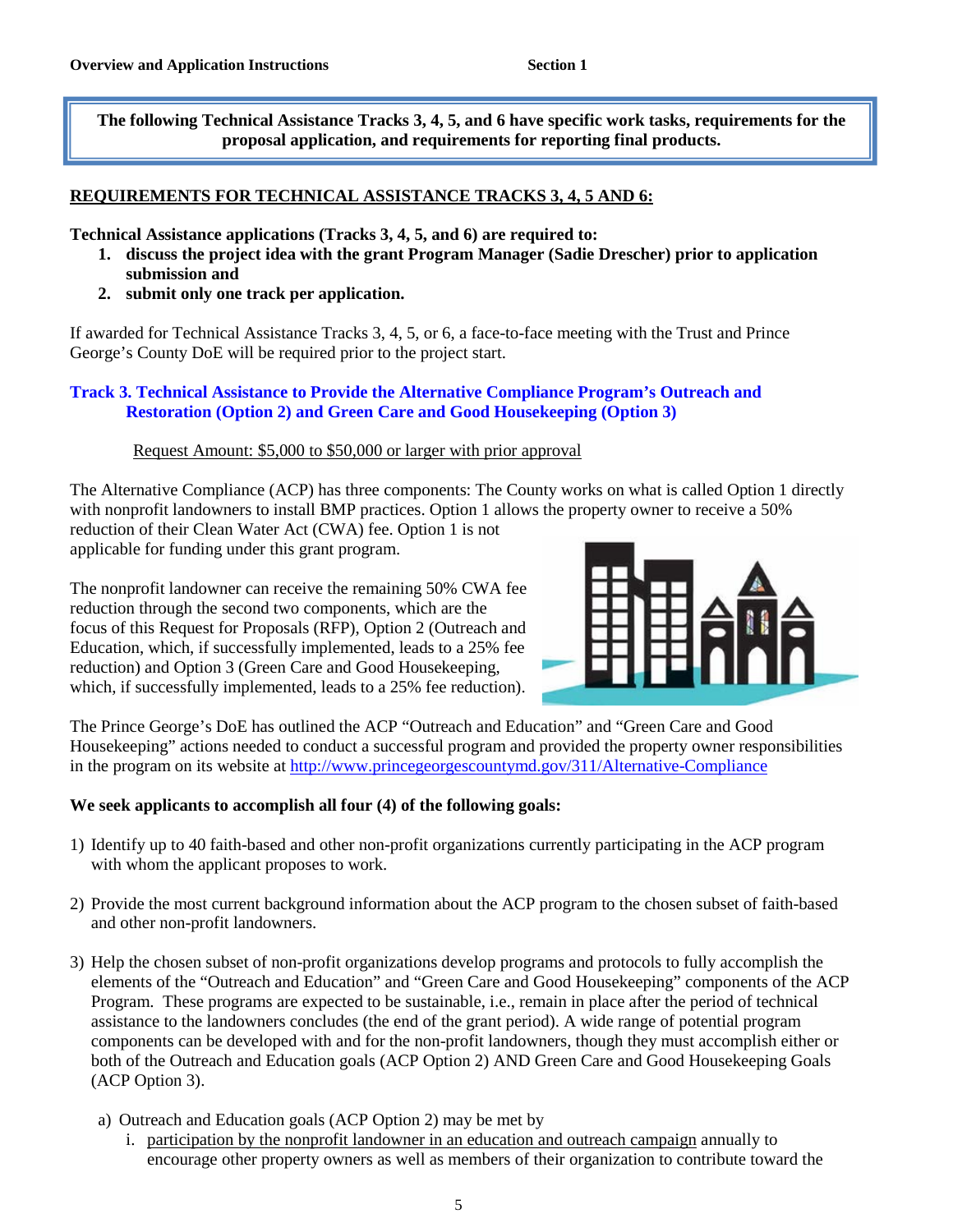restoration and protection of the County watersheds (e.g., participate in the County's *[Rain Check](https://cbtrust.org/prince-georges-county-rain-check-rebate/)  [Rebate Program\)](https://cbtrust.org/prince-georges-county-rain-check-rebate/)* AND/OR

- ii. holding an outreach activity that is led by a trained professional (e.g., County's representative) annually that addresses at least one of the following activities:
	- Host a Rain Check Rebate information session
	- On-site recycling and better waste management
	- On-site trash reduction (e.g., hold an on-site trash pick-up event)
	- Tree canopy increased by planting at least five trees at the site *(funds for trees can be accessed through the [Rain Check Rebate Program\)](https://cbtrust.org/prince-georges-county-rain-check-rebate/)*
- b) Green Care and Good Housekeeping (ACP Option 3) goals may be met by
	- i. helping the property owner agree to use lawn management companies\* that are certified in the proper use and application of fertilizers in connection with their landscaping and lawns (\*Companies must be listed in the Maryland Department of Agriculture's searchable pesticide database under the appropriate license category [http://www.kellysolutions.com/md/pesticideindex.htm\)](http://www.kellysolutions.com/md/pesticideindex.htm) AND/OR
	- ii. setting up with the nonprofit landowners good housekeeping programs to ensure clean lots and pledging to do at least three of the following activities:
		- Conserve water and use water-saving landscape practices
		- Establish and maintain healthy vegetative cover on the property grounds
		- Reduce or eliminate fertilizer and pesticide use and application
		- Keep the site clean by regularly sweeping up trash and debris
		- Practice proper pollution prevention measures
		- Properly dispose of hazardous products or materials
		- Responsibly manage common chemicals used and stored on the property
		- Other practice(s): We are open to other ideas you have for additional green care and good housekeeping practices you propose to do that can be used to support this program
- 4) Help the non-profit landowners annually report their ACP Option 2 and Option 3 activities to the DOE in order to keep receiving reductions in their CWA fee.

Please note that work conducted with these grant funds support secular work only (i.e., non-secular work cannot be supported in this grant program).

More about the ACP program is online at:<http://www.princegeorgescountymd.gov/311/Alternative-Compliance> or can contact ACP County coordinator El Hadji Fall at [EFall@co.pg.md.us](mailto:EFall@co.pg.md.us) or 301-772-8996.

### **Track 4. Tree Planting Projects on Private Individual Residential Property and Support for Existing County Tree Canopy Programs**



### Request Amount: \$50,000 to \$100,000 or larger with prior approval

Because trees increase the health and livability of communities and provide many other societal benefits, Prince George's County has a goal to preserve, increase, enhance, and restore tree canopy coverage. The County would like to increase its urban tree canopy cover from its current level of 8% by increasing the number of trees planted and promoting the community engagement to care for both new and existing trees. The success of tree planting activities depends on rigorous planning, community education and outreach, forestry management, and maintenance.

Funders seek projects under this track that aim specifically to implement tree planting

projects on private individual residential properties. Components of this work will include outreach to homeowners about the benefits of trees to create opportunities and desire to have trees planted on their properties.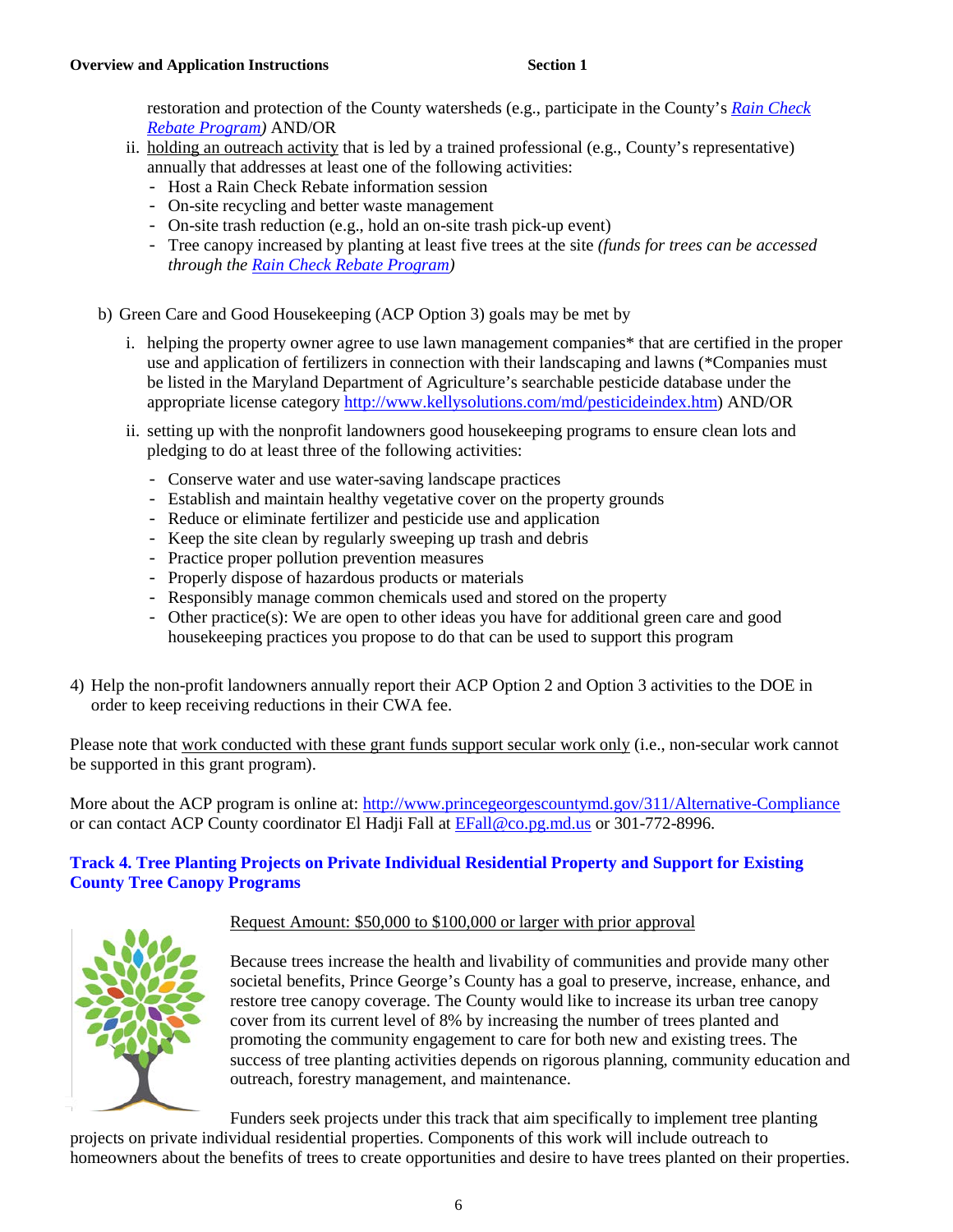### **Overview and Application Instructions 6 and 1** Section 1

Though the emphasis of all projects should be on individual private residential property, applicants are permitted to propose demonstration projects on other types of property, such as community-owned private property or public property, as a component of the outreach strategy to reach individual private property owners as long as the proportion of the overall project for these types of sites does not exceed 20%.

Because those working on individual private property tree canopy issues often come to identify other property types on which tree canopy is possible, applicants are also encouraged to consider adding an element to their proposals of identifying sites such as public property or schools that would be eligible for several of the County's other programs such as Tree ReLeaf, Arbor Day Every Day, and Rain Check Rebate. More information about these programs and the property types that would be supported can be found at the [Community Outreach](http://www.princegeorgescountymd.gov/351/Community-Outreach)  [Promoting Empowerment Section's](http://www.princegeorgescountymd.gov/351/Community-Outreach) focus area on trees: [http://www.princegeorgescountymd.gov/512/Plant-](http://www.princegeorgescountymd.gov/512/Plant-Trees)[Trees.](http://www.princegeorgescountymd.gov/512/Plant-Trees)

### **The following section provides additional detail about the types of activities and budget requests that would be eligible:**

### 1) Tree Planting on Private Individual Residential Property (at least 80% of the trees proposed to be planted)

The following criteria will be used to evaluate projects:

- At least 80% of the trees must be planted on private individual residential property. Up to 20% is allowable on other property types if framed as a demonstration or outreach activity to engage private individual residential landowners.
- Funding partners recognize a need to increase tree canopy on private property, in underserved communities, and in areas with low tree canopy cover. Therefore, projects that plant trees on private property, in the Transforming Neighborhood Initiative (TNI) areas and other underserved communities, and in areas with low tree canopy are preferred.
- Trees and shrubs must be native species that have been grown in containers (not ball and burlap) that are a minimum of five feet tall. Shrubs must be three feet when planted and reach five feet at maturity.
- Each tree should cost less than \$200 per tree (including installation, mulch, etc.)

Specific activities for which funding can be requested:

- a) Staff or consultant time to develop, pilot, and/or expand an outreach campaign to target tree planting on private individual residential property
	- i. see the Trust's resources for project planning, outreach, messaging, and behavior change online [here](https://cbtrust.org/additional-resources/) in the Outreach and Behavior Change Resources section; contact the Trust for assistance with these methodologies
	- ii. coordinate with DoE for existing materials (no need to recreate materials) and/or planting events/opportunities
- b) Staff or consultant time to identify private individual residential property sites to plant trees (from outcomes of 1a)
- c) Staff or consultant time to develop tree selection, develop planting plans, and mark planting plans
- d) Staff, materials, and/or contractor costs to plant trees
- e) Staff or contractor time to provide maintenance for one year (required)
	- i. provide the proposed maintenance date(s) proposed/completed
	- ii. tree survival must be checked and reported multiple times after planting (a final survivability check will be done eleven months after planting so that the tree can be replaced under the one year warranty)
- f) Staff time to track and report project milestones, accomplishments, and outcomes that include:
	- i. tree species, number, location, size (DBH), and date
	- ii. the DoE's tree tracking application will be used to record planting and survivorship; if the tree application is not available, information will be recorded and reported to DoE monthly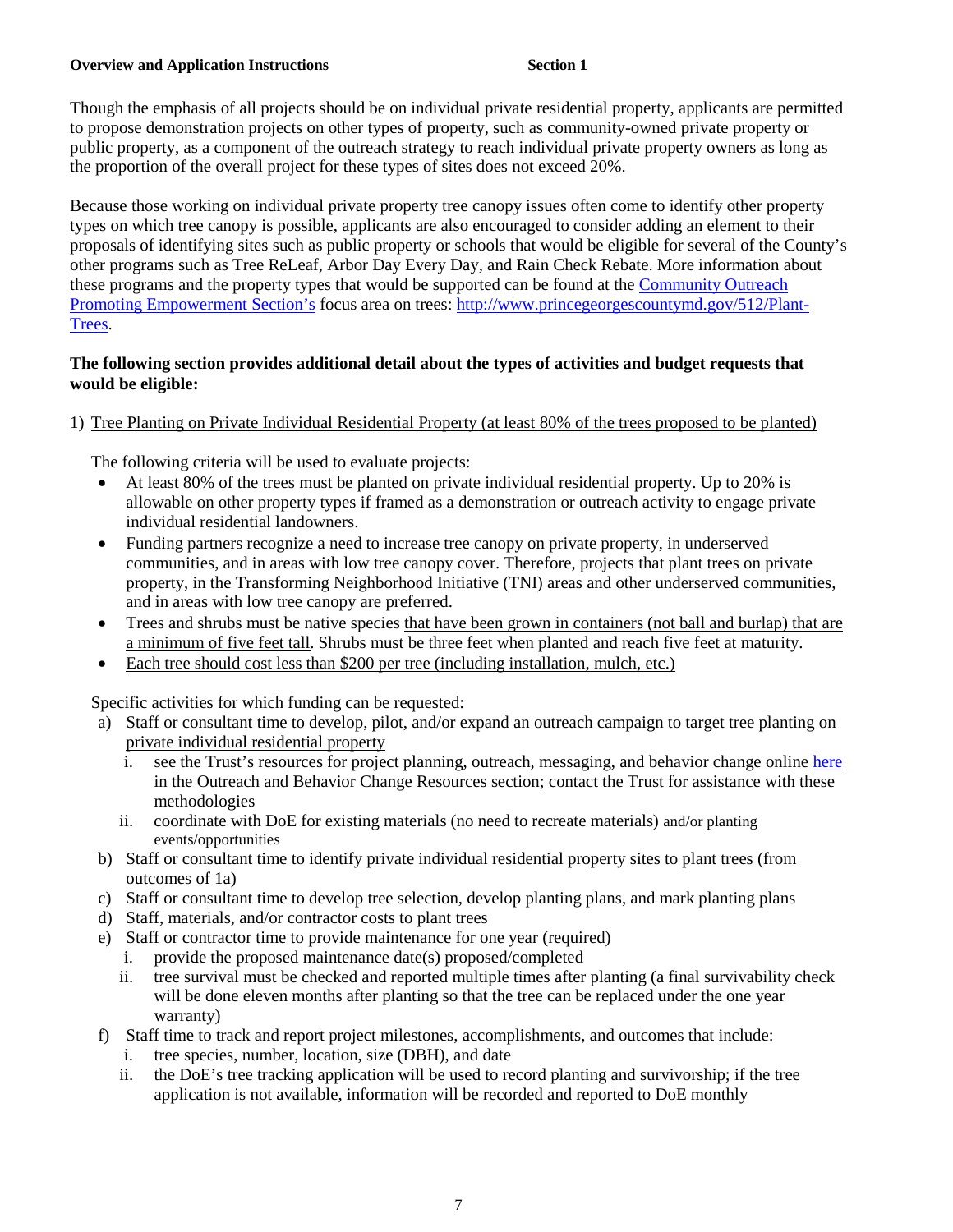Trees planted must be reported to DoE to meet the County's National Pollutant Discharge Elimination System (NPDES)/Municipal Separate Storm Sewer System (MS4) reporting requirements. The successful applicant will meet with DoE to finalize all parameters required for reporting.

2) Identify Additional Tree Planting Sites Where Existing County Programs Can Plant Trees

Applicants are encouraged to include activities in their proposal that promote and enhance the County's wellestablished and branded tree planting programs such as Tree ReLeaf, Arbor Day Every Day, and Rain Check Rebate. Activities may focus on identifying tree planting sites that are appropriate for existing DoE programs. For example, if you identified:

- a tree planting site on public property, you would work with DoE to provide trees through existing DoE programs such as Tree ReLeaf or
- a tree planting site on a school site, you would work with DoE to provide trees through existing DoE programs such as Arbor Day Every Day.

Successful applicant(s) pursing this activity would work closely (e.g., conference calls and meetings twice a month) with staff of Prince George's County DoE's Community Outreach Promoting Empowerment Section to coordinate and use existing DoE tree planting programs, where possible.

Applicants may request staff (or consultant) time to accomplish the following activities to support existing County programs:

- a) identifying tree planting sites where existing County programs can be used such as Tree ReLeaf, Arbor Day Every Day, and Rain Check Rebate, etc.
- b) providing technical assistance to the County to plant trees at the site using these existing programs; this task could include introducing the County staff to the property owner, developing planting plans, and other coordination activities that result in trees planted at the site

### 3) Communication and Reporting

All projects should factor time in the application to thoroughly communicate and coordinate with the DoE and CBT for the duration of the project. The successful applicant will communicate and coordinate events with the funding partners, track and report educational events, provide tree care education for participants, and suggest improvements for the existing County tree planting programs. Therefore, project timelines and methodologies should include frequent meetings (e.g., two times per month) with the funding partners (DoE and CBT) throughout your project in order to coordinate the milestones, reporting, and deliverables. Finally, this tree planting effort will also coordinate with existing County programs and will be conducted under the Tree ReLeaf umbrella.

Applicants may request staff (or consultant) time to accomplish the following activities for communication and reporting:

- a) coordinate the tree care outreach provided to participants (1a) with CBT and DoE
	- i. this includes the messaging and materials used
	- ii. all final products/outcomes will be submitted to CBT/DoE in status and final reports
- b) meet and communicate with CBT and DoE regularly (e.g., twice a month during planting season and monthly outside of the planting season (i.e., July to November)) to discuss the outreach efforts, tree planting progress, and coordinate efforts
- c) track and report to CBT and DoE educational events on a monthly basis
	- i. educational event information to be tracked would include, but is not limited to: date, location, agenda and participants
	- ii. planting plans, specific location of trees planted, types of trees, etc. (as detailed in 1 a–f above).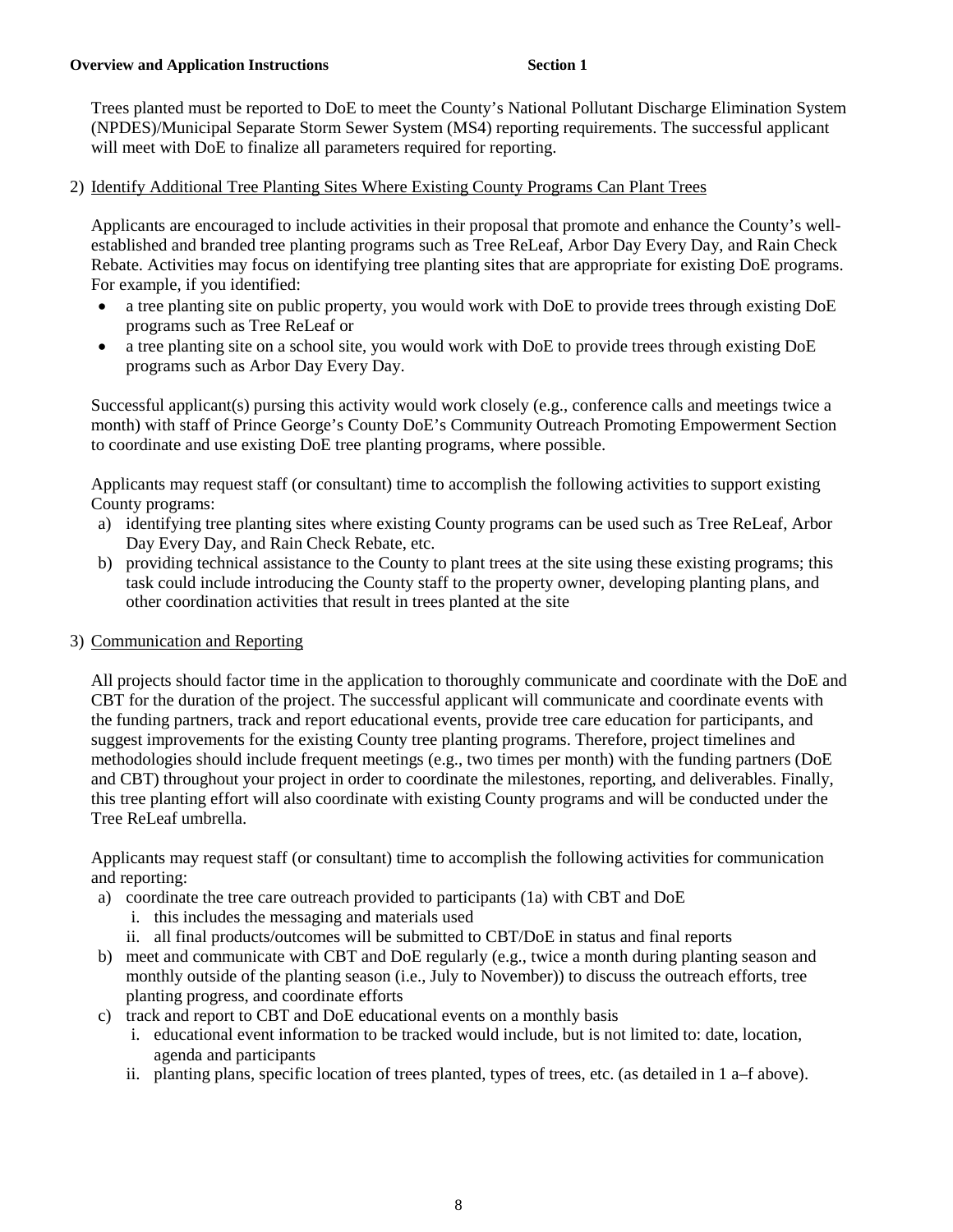### **Track 5. Technical Assistance to Develop the "Treating & Teaching: Stormwater Stewardship" Branded Program and to Provide Environmental Engagement for at least 15 Public Schools**

### Request Amount: \$50,000 to \$200,000 or larger with prior approval

Schools, teachers, staff, and students can work together to clean the stormwater at the school site and foster citizen engagement in classroom curriculum and beyond the classroom to their community. This technical assistance will create outdoor environmental education for Prince George's Public School students and teachers. The goal is to engage young minds from  $K-12<sup>th</sup>$  grades.

Environmental education promotes environmental literacy and develops skills needed for life-long learning. Environmental education refers to education efforts that increase public awareness, concern, and knowledge about environmental issues and provides the critical thinking, problem-solving and decision-making skills that will support future environmental protection actions. Environmental education promotes interdisciplinary integration of subject matter, problem based learning experiences, and provides cooperative and independent learning opportunities.

This track seeks personnel time to develop the "Treating & Teaching: Stormwater Stewardship" branded program with and for Prince George's County Department of the Environment. The most successful applicant will have professional experience with environmental education, teachers, and curriculum development. In addition, applicants must have a working knowledge of the Treating & Teaching: Stormwater Stewardship. Continuation of the "Treating and Teaching: Stormwater Stewardship" program is critical, the successful applicant will: 1) develop professional development for teachers and maintenance staff, curriculum for elementary, middle, and high school students and 2) lead small scale demonstration restoration practices and create outdoor learning environments.

### **Track 6. Technical Assistance to Reduce Trash in the Anacostia River Watershed Using Trash Traps**

### Request Amount: \$100,000 to \$250,000 or larger with prior approval

Trash in the Anacostia River Watershed can be reduced by end of pipe solutions such as trash capture devices, also known as trash traps.

We request applications for the planning, design, installation, environmental education engagement, and maintenance of trash traps at one or both of the two (2) sites (both sites strongly preferred), Cabin Branch and Guilford Run; more details and specifications for the sites is provided in Appendix C of this RFP. The application scope of work should include evaluation of selected in-channel trash capture systems, which may be readily available on the market, assessment of site feasibility for both of the chosen site(s), and the piloting of a successful trash capture system for each site. The successful applicant will coordinate with the Prince George's County DoE staff to identify the final trash capture device to design, implement, monitor, and maintain for each individual site.

The application must include the costs associated with the planning, design, permitting, and implementation of the trash traps as well as one (1) year of maintenance that includes the proper operation, monitoring and reporting, and removal of trash. Finally, the contractors and consultants should be County Based Business (CBB) have a CBB certification from the County.

For operation and maintenance planning, it is crucial to detail how you will monitor and maintain the system (i.e., collect, categorize, and weigh materials as well as maintain the structural components) and report results to the County (e.g., trash weight and type removed). Maintenance of traps should occur immediately following a large rain event (i.e., greater than 1 inch of rainfall) or at a minimum, weekly. In addition to removing captured items from the trash trap, the grantee will be expected to check structural components to ensure that the system is in good operating condition during weekly maintenance visits. The grantee must collect and report data on total weight of litter, number of bags of trash and recyclables as well as counts of trash types. All data must be recorded and reported using the County's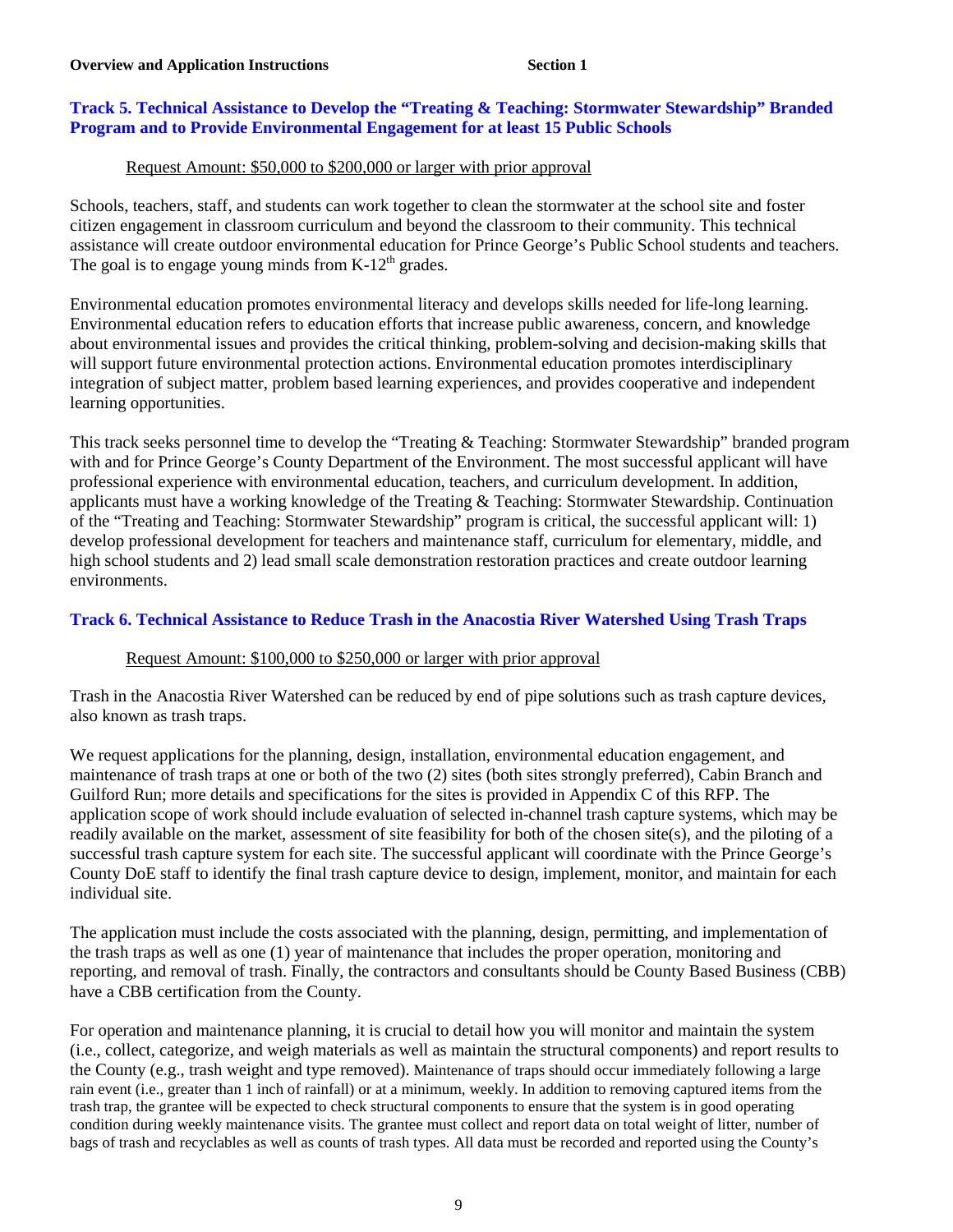### **Overview and Application Instructions 6 and 1997 Section 1**

PGCLitterTRAK mobile app. Count, weight and volume data must be collected on categories that include, but are not limited to plastic bottles, glass bottles, cans, plastic bags, food wrappers, tires, Styrofoam, and athletic equipment.

The design must incorporate signage to inform and increase public awareness of the County's commitment to clean water and trash reduction. The project will also include an outreach event for the public (e.g., unveiling or ribbon cutting event). In addition to signage, the grantee will propose an environmental education outreach program that engages Prince George's County public school students and teachers in the litter reduction effort through sharing of information to learn about the impact of litter on public and environmental health as well as actions which students can take to reduce litter in their communities and local waterways. The outreach programming must include the development of learning materials and/or interactive tools. The grantee would be expected to work with County staff and Prince George's County public school teachers to ensure that these materials and tools meet environmental literacy standards.

In addition to the feasibility, design, permit, installation, and maintenance portions of the work, the applicant should offer a plan for hosting an event at the trash capture site to highlight Anacostia river trash reduction activities and provide anti-litter education for the public. This outreach work should include providing a quantifiable way of measuring project success. For example, describe the projected annual volume and weight of trash to be collected by the installed trash capture system and how this collection translates to a reduction in the annual trash waste load allocation for Prince George's County.

# **Eligible Applicants** .

The Trust welcomes applicants from the following organizations (must have 501(c)3 status, except County municipalities and public agencies):

- 501(c)3 private nonprofit organizations
- **Prince George's County municipalities and/or public agencies**
- Watershed organizations
- Public and independent higher educational institutions
- Community associations
- Service, youth, and civic groups
- Faith-based organizations
- K-12 schools and education centers

As part of an effort to more fully engage underrepresented groups in its grant-making, the Trust strongly encourages projects that increase awareness and participation of multicultural communities to improve watershed health and local ecological ownership. The strongest proposals will show committed partnerships that provide funding, technical assistance, and/or other in-kind services to support the successful implementation of the project.

*Projects must be implemented in Prince George's County, Maryland. At this time, because the City of Bowie is managing its stormwater program independently of the County, projects in the City of Bowie are not eligible for funding in this program.*

# **Funding Availability and Criteria**

Funding requests will generally not exceed \$150,000 for construction requests \$50,000 for citizen awareness and engagement requests, or technical assistance (Tracks 3, 4, 5, and 6) funding ceilings listed. However, requests may exceed funding ceilings listed with prior approval by the Trust and additional justification. Funding partners reserve the right to fund projects and budget items that advance their missions and meet specific funding priorities and criteria with the funds that are available in the County budget.

Funding partners and an external Technical Review Committee will evaluate all applications. The reviewers consider the following in their evaluation of your proposal: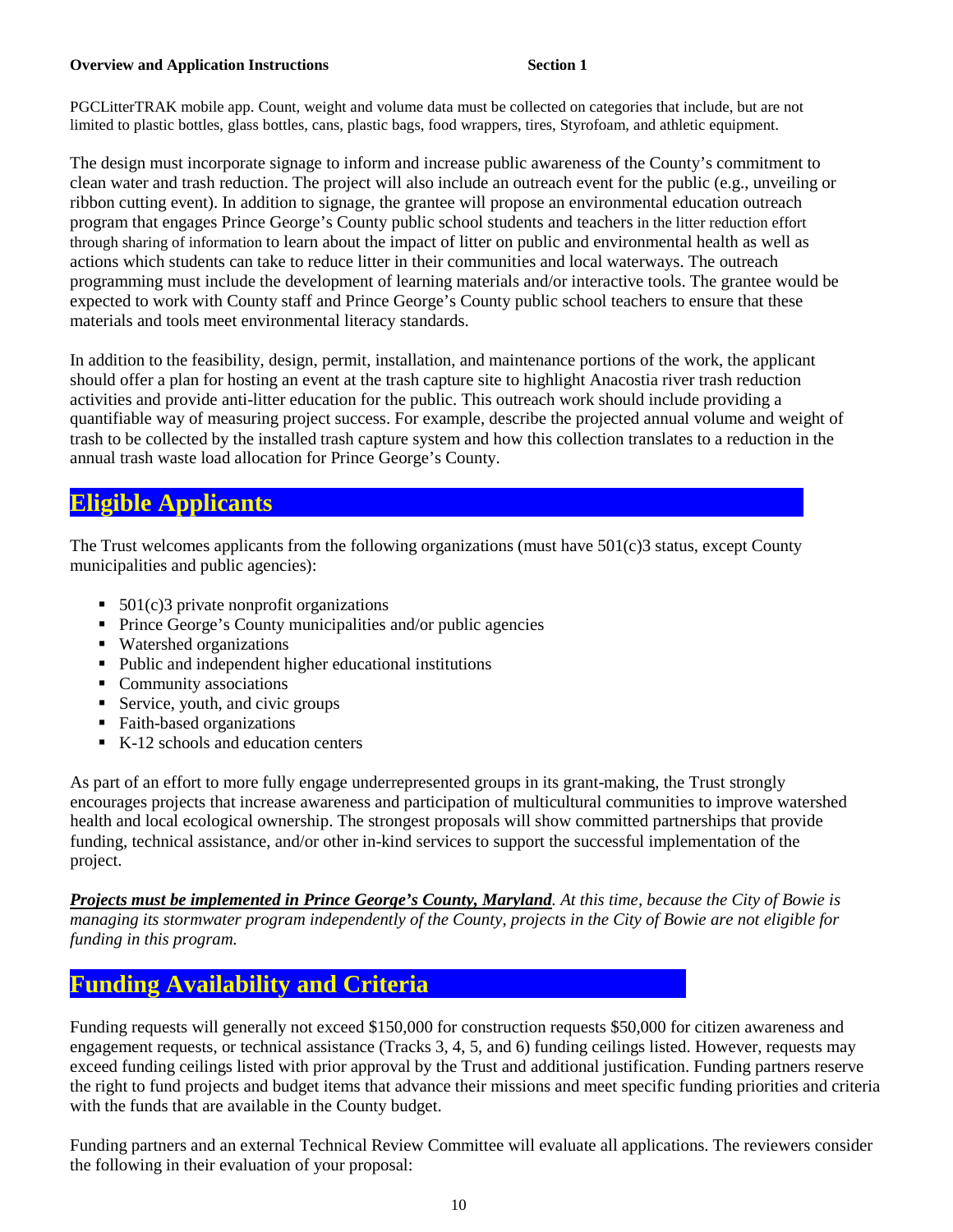### **Overview and Application Instructions 6 and 1 Section 1**

- General quality and consistency with the request for proposal/application
- Justification and need
- Appropriate partners that demonstrate support
- Cost-effective project and appropriate budget items
	- o Match, both cash and in-kind, is not required; however, match is considered in the review process
	- o Projects that have matching funds or in-kind services to support the work are preferred
- Likelihood of success and sustainability
- Demonstration value

Funding partners reserve the right to fund projects and budget items that advance their missions. All final products will be provided to the funding partners for use and distribution at the sole discretion of the funding partners.

# **Project Timeline**

Projects greater than \$100,000 should be completed within two years and projects less than or equal to \$100,000 should be completed within one year upon receipt of the grant award or as determined in the grant agreement.

# **Contact**

Contact the Program Manager, Sadie Drescher, for technical assistance and any questions at (410) 974-2941 ext. 105 or [sdrescher@cbtrust.org.](mailto:sdrescher@cbtrust.org)

# **Application Deadlines and Dates**

Applicants must submit their application in the **Chesapeake Bay Trust Online Grant System** by **5:00 pm on July 28, 2017**. Late applications will not be accepted and the online funding opportunity will close promptly at 5:00 pm. **Applicants are strongly encouraged to submit at least a few days prior to the deadline** given potential for high website traffic on the due date. The Trust cannot guarantee availability of Online Grant System technical assistance on the deadline date.

*Grant awards will be announced in October 2017.* All applicants will receive a letter stating the funding partnership's decision. An application may be declined, partially awarded, or fully awarded. If approved, the Trust will send a grant agreement letter with grant conditions and due dates of status and final reports. Grantees must sign and return the grant agreement letter with original signatures.

In cases where the grantee fails to submit a status report or final report by the due date, the Trust reserves the right to terminate the grant agreement and require a refund of funds already transferred to the grantee. When the project is complete, grantees are required to complete final reports that include submission of all invoices/receipts and copies of timesheets for personnel time used. All financial back-up documentation will be grouped and numbered to correspond to the budget line item reported as spent. Organizations with outstanding final reports will not be awarded additional grants.

# **Online Grant Application Instructions** .

You will enter all grant application information in the **Chesapeake Bay Trust Online Grant System** [\(https://www.GrantRequest.com/SID\\_1520\)](https://www.grantrequest.com/SID_1520). If you are new to the online grant system, click on the "New Applicant" folder that is on the grant webpage [\(https://cbtrust.org/prince-georges-stormwater-stewardship-2/\)](https://cbtrust.org/prince-georges-stormwater-stewardship-2/) and follow the on-screen instructions. We recommend logging into the online grant system early to start your grant application and so that you become familiar with the online grant application format (e.g., grant timeline format and number of timeline/task options), content (e.g., grant deliverable options), and process (e.g., how to submit the grant application). We strongly recommend that you do not wait until the day of the deadline to begin the application process.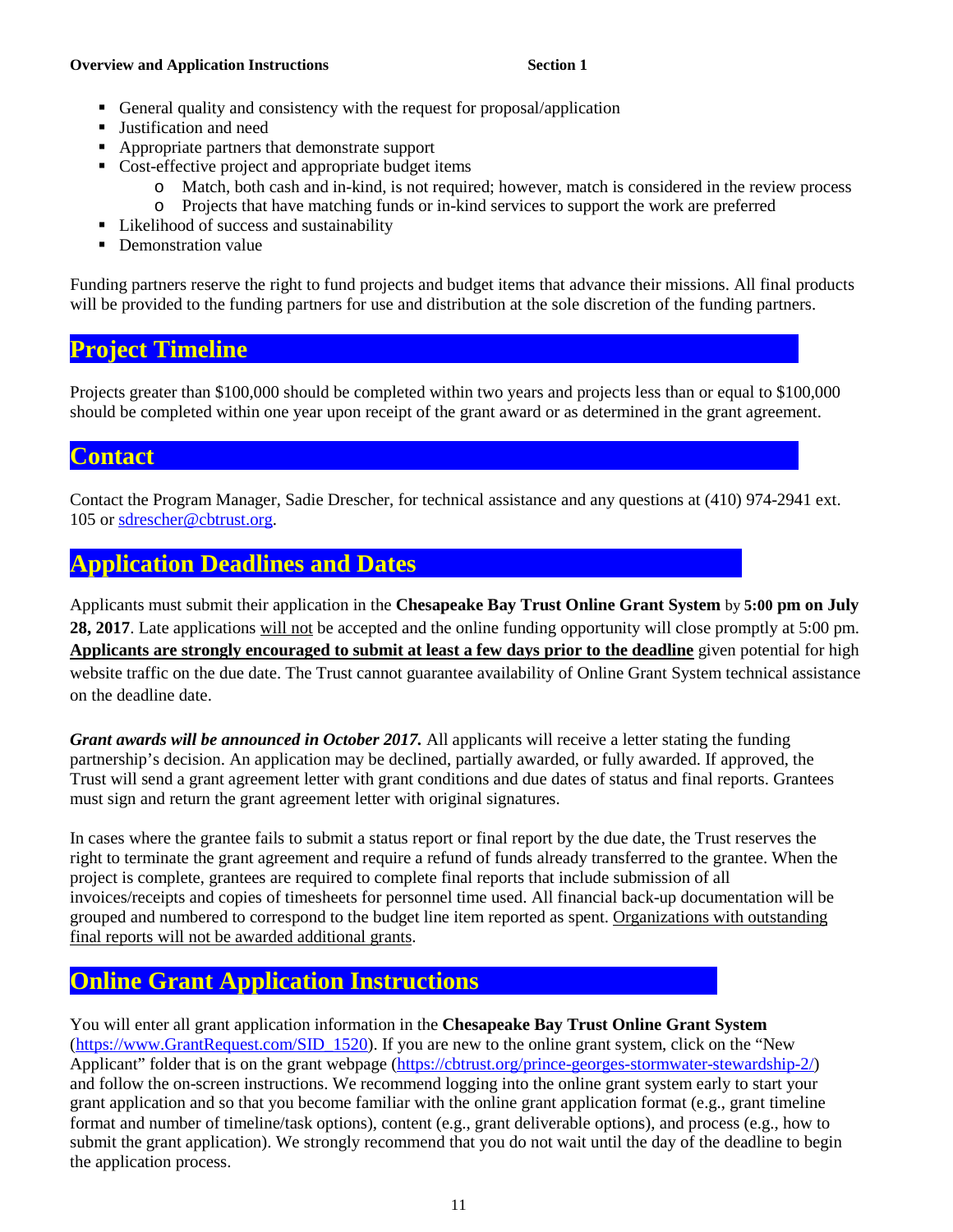You will be asked to enter the following grant application information in the **Chesapeake Bay Trust Online Grant System**.

**Project Title:** List the title of your project. Start the title with the project track (1 through 6). You may apply to project Tracks 1 and 2 in the same application. However, **only one application** is allowed for the technical assistance project tracks 3, 4, 5, and 6.

### **Organization Information**

- 1) Organization Name
- 2) Address and Phone Number
- 3) Mission of Organization
- 4) Organization Type
- 5) EIN Number

An Executive Officer and Project Lead must be identified for all proposals and must be different individuals. Both individuals must be staff or board members of the applicant organization. Individuals from for-profit entities who are to be engaged in the project cannot serve in either role.

**Executive Officer of Requesting Organization:** Name, title, address, phone, and e-mail

**Project Lead:** Name, title, address, phone, and e-mail

### **Grant Information:**

- 1) Amount of Trust funding requested
- 2) Grant Period: Enter project start and end dates
- 3) In which county will the project be located? Projects must be implemented in Prince George's County, Maryland.
- 4) Property ID #
- 5) In which stream, river, or watershed will the project be located?
- 6) For a water quality track 1 project, report the project's latitude and longitude in decimal degrees (a midpoint location may be used, or if multiple projects, you may choose one of the sites)

### **Project Abstract**

In a text box, you will be asked to provide a brief (3 to 4 sentences) summary of the project, including details such as type of project, location, and main objectives. You may copy and paste from a word processing document, but you MUST use text that is formatting free (e.g., no bullets, no indentations, no bold text, etc.).

### **Project Timeline**

You will be asked to enter a table of major tasks, with start and end dates.

### **Project Deliverables**

You will be asked to fill in estimated deliverables for a variety of metrics, for example square feet of impervious cover treated, number of trees planted, square feet of riparian buffer restored, etc. Only complete those deliverables that are appropriate for your project (i.e., some deliverables will not apply).

### **Volunteer Involvement**

Indicate the number of volunteers that will be involved, the total number of volunteer hours, and a description of volunteer activities.

### **Project Partnerships and Qualifications**

You will be asked to enter into a table: project partner organizations, individuals, their areas of expertise, and their role(s) in your project. **Applicants are encouraged to upload a project letter of support from each partner that outlines the partner's project role.** Letters of support can be uploaded as file attachments in the grant application, not to exceed a total of four file attachments per application. Use the additional "Upload" options in the online grant system. Combine letters of support, if needed. All grantees will be expected to have a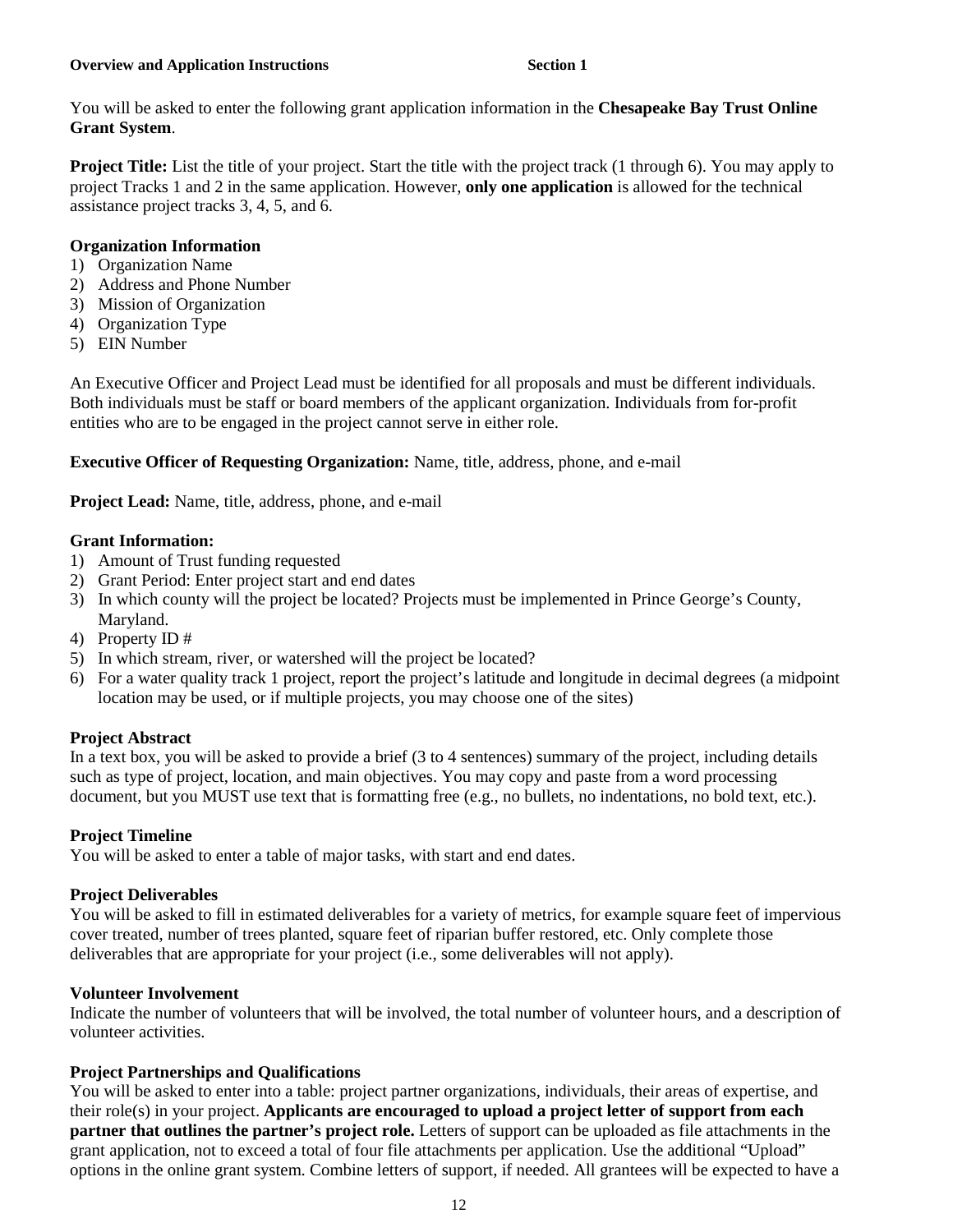strong working partnership with the Prince George's Department of the Environment (DoE); however, letters of support from the County are not expected to be included. Instead, reference should be made in the proposal for how the applicant plans to work with County staff to communicate and integrate County goals and efforts.

### **Project Narrative Upload**

You will upload a MS Word or PDF file not to exceed 5 (five) pages of text, excluding photos or materials such as letters of support, that address the following questions. **Note: To ensure that you address all questions, we recommend that you copy and paste the questions and use them as an outline in your narrative.** Additional file attachments can be uploaded, not to exceed a total of four file attachments per application. Use the additional "Upload" options in the online grant system.

- 1) **Objectives and Background**: What project track(s) are included in this application? What are the project objectives? Describe the project background. Why is this project needed? How was it identified? Why will it be successful?
- 2) **Outputs and Outcomes**: Please describe your project's outputs and outcomes. Describe your anticipated major obstacles for your outputs and outcomes and how you will overcome any obstacles to the project.
- 3) **Experience**: Describe your organization and your experience to manage and complete similar projects.
- 4) **Consultants**: Has/will a consultant be hired and has a contractor been selected? Describe your consultant/contractor selection process, including justification and background of the selected consultant/contractor. If you plan to engage consultant/contractors, the Trust recommends that applicants get at least two estimates or quotes for proposed work.

### 5) **Community Context and Demographics**:

- a. Community Context: Please indicate how this project fits into other environmental stewardship or community-related activities. Connect existing projects, resources, and collaborators to support your proposed project. For example, talk to and connect with the groups involved in other volunteer activities in the community.
- b. Demographics: In light of the Trust's commitment to the advancement of diversity in its grantmaking, provide demographic information about the community or population involved in or served by the project. Describe if and how the project will engage the traditionally underrepresented groups and/or a wide audience regardless of ethnicity, nationality, origin, culture, education, or socioeconomic status. If you have not had significant experience in your targeted demographic, explain how you intend to address this issue. The Trust encourages applicants to establish partnerships with local organizations that may have greater cultural competencies within the targeted demographic(s).
- 6) **Regulatory Issues**: The funding partners are unable to fund projects or programs that are wholly required by a separate Federal, State, or locally issued permit, decree, or enforcement action. In some cases, the Trust may elect to fund optional portions of required projects that are in excess of regulatory requirements (e.g., go above and beyond the current water quality requirements).

State: 1) whether any part of your project is required under any existing or pending permit, decree, and/or enforcement action and 2) if so, whether and how your proposal exceeds the regulatory requirements.

7) **Track 1 Water Quality Project Required Technical Information**: Provide technical information for your project. You may submit this information as attachments, if needed (e.g., maintenance letter and plan).

If you do not have a water quality project (Track 1), enter "not applicable" for this question and proceed to the next question.

a. Site Plan and Project Design (unless requesting design funds) to include: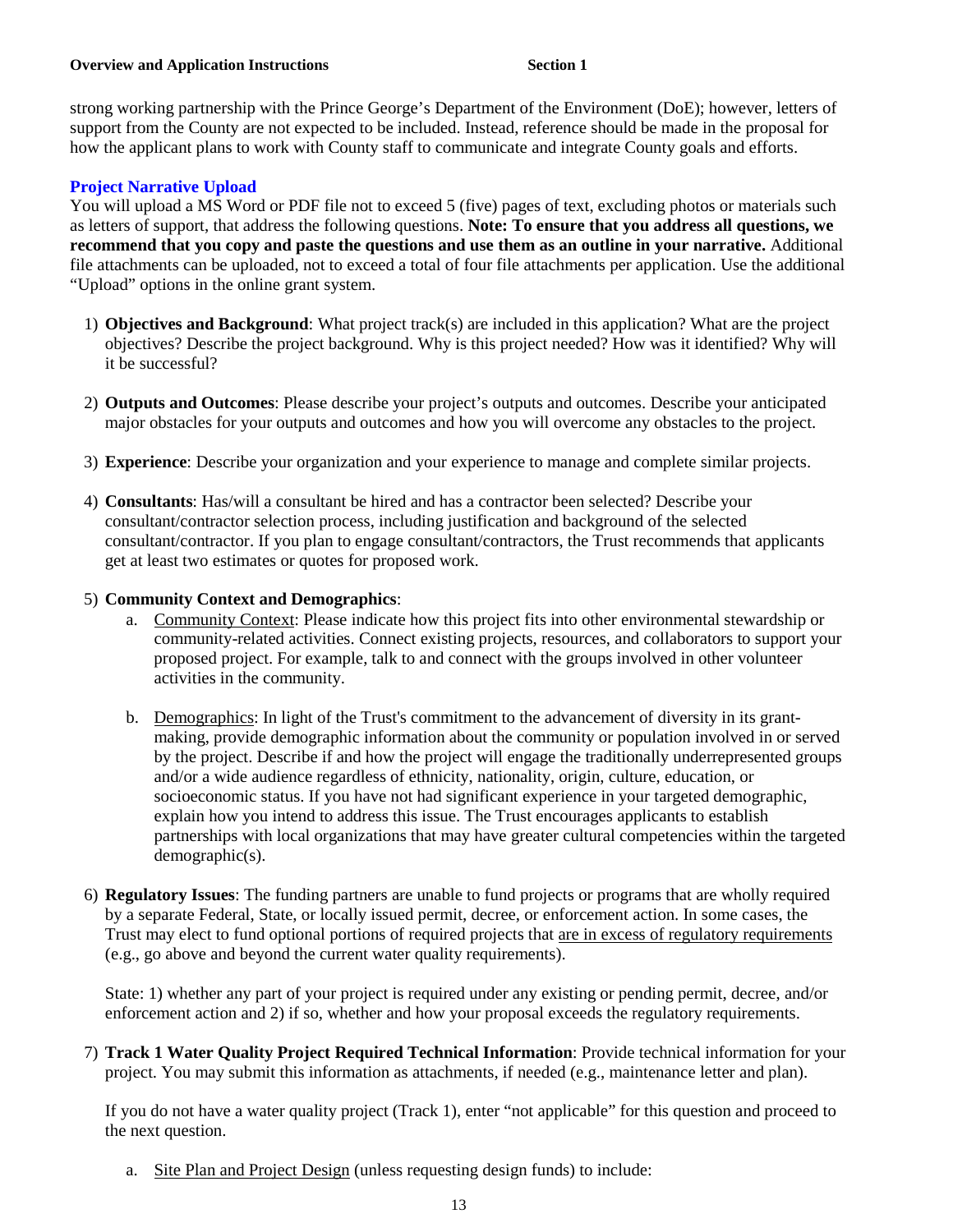- i. Site photos;
- ii. Planting plan
	- Include a list of native plants
	- Funding is restricted to native species only. The Trust typically funds native perennial plants at \$6 to \$8 each and trees and shrubs at \$25 to \$35 each. Tree costs cannot exceed \$150 per tree. If requests differ from the Trust's stated preference, provide justification;
- iii. Existing conditions;
- iv. Project design or conceptual plan if designs are not complete;
- v. Drainage area boundary and size and percent impervious cover within drainage area;
- vi. Calculations showing amount of stormwater runoff to be treated by practice (see also b Water Quality Benefits below and contact the Trust for assistance);
- vii. Indicate whether this project falls into category 1, 2, or 3 as described in Appendix B and provide any additional items as required for your water quality project.
- b. Water Quality Benefits: Projects must report the type of practice proposed, the size of the practice, total area treated by the practice, and total area of impervious surface treated by the practice. Contact the Trust for assistance.

Final products will include concept plans, final plans, as-built plans (if permit was required), drainage area, impervious surface, practice area, etc. in electronic format (pdf, GIS, AutoCAD, etc.). Final products will also include TN, TP, and TSS pollutant load reductions and the calculations used.

- c. Contractors and Consultants: Describe the experts that will be used in the project, their experience, the selection process, and the work they will perform.
- d. Permission & Maintenance: Water quality projects must demonstrate the following: 1) the owner of the property allows the project as demonstrated by a letter of support; 2) provide a long term maintenance plan; and 3) state that the owner and/or implementation organization either a) has maintenance and inspection training or b) will attain maintenance and inspection training by the grant end date.
- e. Community Engagement and Value: Describe the community value of this project. Describe how you will share your project with the public to engage and educate them. The funding partners recommend interpretive signage for publicly visible and demonstration sites. Does your project include interpretive signage?
- f. Implementation Projects **Must** Add these Items to their Budgets if the project has >5,000 square feet or >100 cubic yards in total project disturbance (i.e., Appendix B, Category 3 project type) and will require a permit:
	- i. a Professional Engineer to design the implementation project/BMP, stamp the plans to submit to the Department of Permitting Inspection and Enforcement (DPIE);
	- ii. up to \$2,000 for soil boring for practices that use infiltration (e.g. bioretention);
	- iii. up to \$4,000 for an expert permit reviewer to help with the permit process (expert permit reviewer contact(s) will be provided by the Trust and DoE);
	- iv. up to \$2,000 for permit edits and comments; and
	- v. up to \$5,000 for as-built plans.
- 8) **Track 2 Citizen Awareness and Engagement Required Technical Information**: Provide technical information for your Track 2 citizen awareness and engagement project, as appropriate.

If you do not have a citizen awareness and engagement project (Track 2), enter "not applicable" for this question.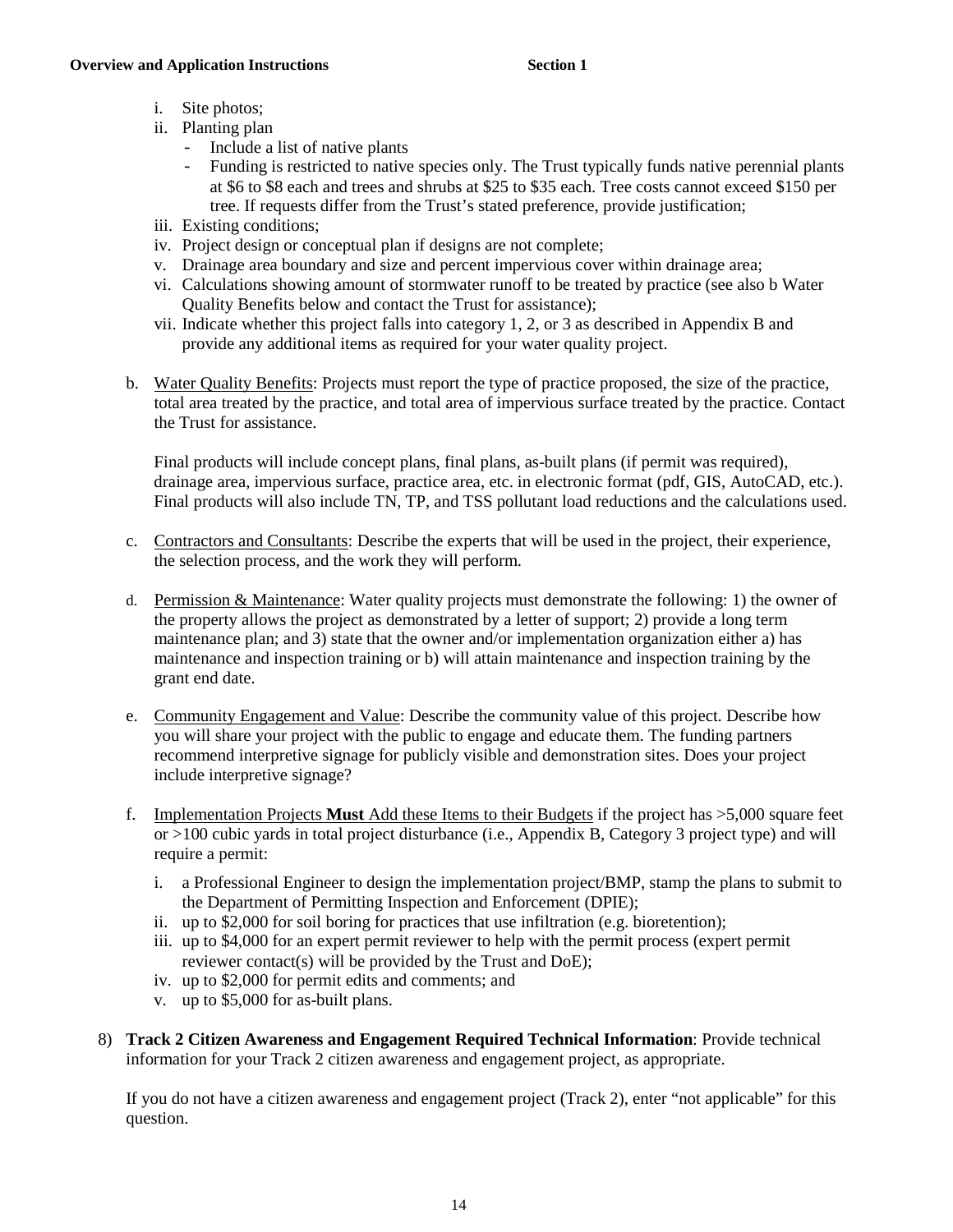### **Overview and Application Instructions 6 and 1** Section 1

- a. Project Summary: Describe how your project will improve communities and address stormwater issues.
- b. Audience: Identify and describe a target audience and emphasize how you will assess the audience's current awareness and engagement level. Describe the audience need and desire for the project and likelihood for successful impact of the project. Include detailed steps on how the project will design programs to serve the target audience effectively.

Describe how you have or how you will work collaboratively with the target audience to better understand their needs, priorities, and barriers to increase engagement or behavior change. The Trust encourages this so the projects have better designs, goals, and strategies that will result in measured changes to behaviors and awareness.

- c. Message: Identify the intended project message (e.g., do not litter; pick up your pet's waste; plant a tree; install a rain barrel; clean your stream; use native plants). State the message in your own terms, as if you are writing it for your target audience.
- d. Methods: Describe the methods you will use to reach your audience and why you chose these methods. Describe how these methods will be convenient for the target audience and target their needs.
	- i. Method examples include but are not limited to the following: education strategies that involve outdoor learning experiences, innovative media, outreach and training events, demonstration planting projects, workshops, and many others.
	- ii. For workshop and education requests: Include a few sentences that tell us how you will recruit people to your effort and a sample agenda or a list of topics to be addressed.
	- iii. For publication requests: Include a few sentences that tell us how you will distribute the publication and include an example of the content, e.g., outline or draft text. List other publications you have developed that are similar to those proposed.
	- iv. For website and on-line media request: Describe how you plan to drive traffic to the site, ensure technical support, and plan for future content space or updates after the grant ends.
	- v. For event requests: Include a few sentences that describe how you will promote the events, an estimated location, and provide a sample agenda.
- e. Evaluation: Describe how you will evaluate if your program worked. Examples of evaluation techniques are observations, pre- and post-training/workshop/presentation surveys, and interviews of participants. The best project evaluation strategies will include observations, where possible.

### **REQUIREMENTS FOR TECHNICAL ASSISTANCE TRACKS 3, 4, 5 AND 6:**

Technical Assistance applications (Track 3, 4, 5, and 6) are required to:

- 1. discuss the project idea with the grant manger (Sadie Drescher) prior to application submission and
- 2. submit only one track per application.

If awarded for Technical Assistance Tracks 3, 4, 5, or 6 a face-to-face meeting with DoE and the Trust will be required prior to the project start.

### 9) **Technical Assistance: Tracks 3, 4, 5, or 6:** Provide technical information for your Tracks 3, 4, 5, or 6.

If you do not have a Track 3, 4, 5, or 6 project, enter "not applicable" for this question.

- a. Trust Contact Date: Provide the date you contacted the grant manager.
- b. Project Summary: Describe what your project will accomplish.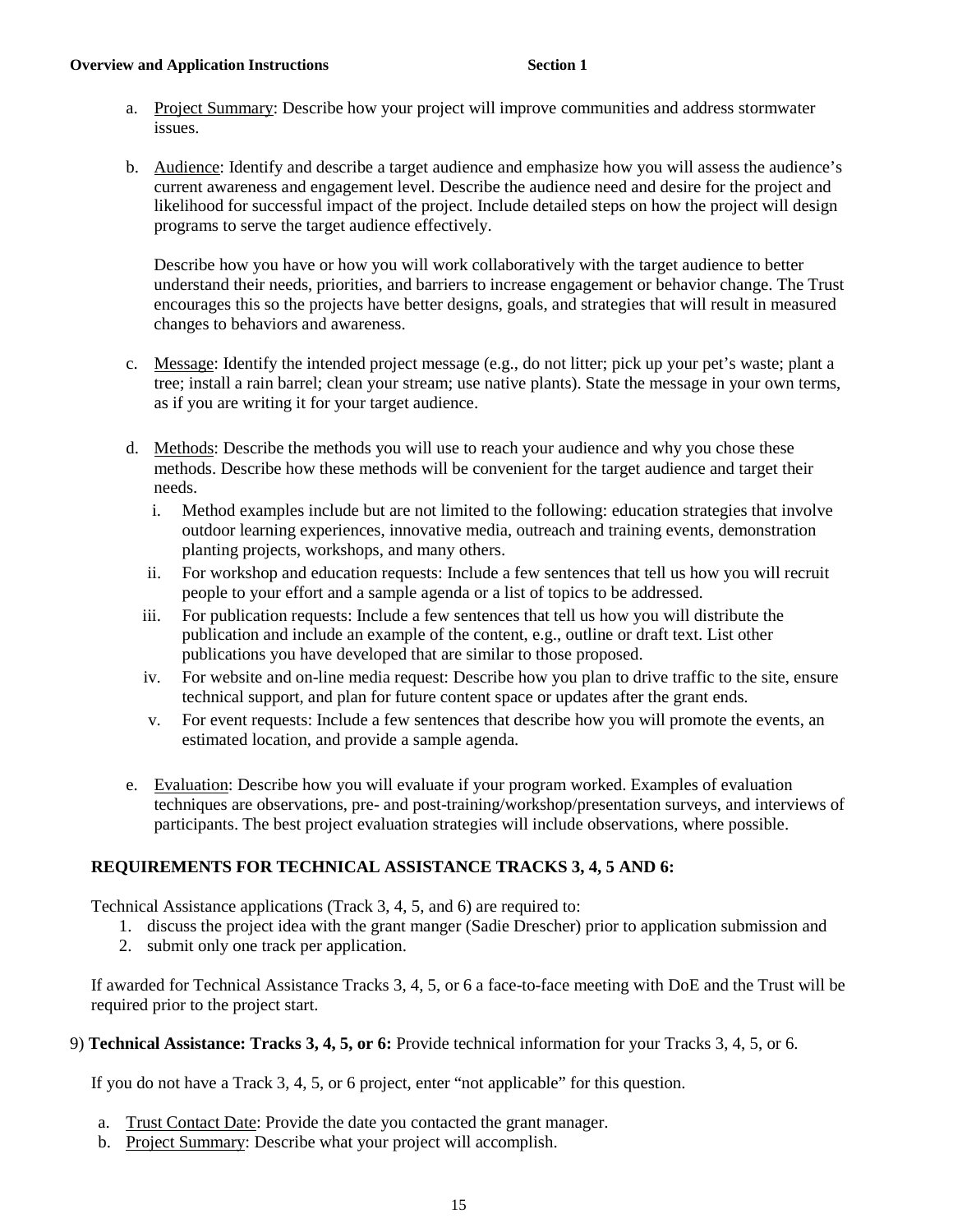- c. Methods: Describe how you will accomplish the project. Include experimental design, implementation strategy, and additional details that will ensure success.
- d. Permission and Maintenance: Demonstrate the following: 1) that the owner of the property allows the project; 2) the project will be maintained after implementation; and 3) identify the party responsible for maintenance.
- e. Audience: Describe your audience. How will you engage the audience?
- f. Communication: Describe how you will communicate your findings to the intended audience.
- g. Community Engagement and Value: Describe the community value of this project and how you will share your project with the public to engage and educate them. Explain your plan to use messages consistent with DoE. The funding partners recommend interpretive signage for publicly visible and demonstration sites.
- h. Obstacles and Uncertainty: What obstacles do you expect to encounter? How will you overcome expected and unexpected obstacles? How will your project address uncertainty encountered in the project?
- i. Project Team Experience: Describe the project team's experience to conduct the work proposed.
- j. Contractors and Consultants: Describe the experts that will be used in the project, their experience, the selection process, and the work they will perform.
- k. Evaluation: Describe how you will evaluate the success of your project?
- l. Final Product: What is your final product?
- m. Final Product Delivery to Prince George's DoE: Explain what the final product(s) will include and how you will deliver them to the County. Explain how and when you will check in with CBT and DoE to ensure your project is on track with the County's expectations for success.

### **Budget Upload**

You will be asked to upload your budget using the Microsoft Excel file template that is titled, "Chesapeake Bay Trust Application Budget Form." The template is available on the grant webpage and at [www.cbtrust.org/forms](http://www.cbtrust.org/forms) (click on "Grant Opportunities" and then click the **[Application Budget Form Spreadsheet\)](https://cbtrust.org/wp-content/uploads/CBT_BudgetExpendituresSpreadsheet_forApplicationBudget17-1.xlsx).**

Successful budgets will include the following in the budget spreadsheet:

- A detailed, itemized budget. Elements of the project work will be listed separately, e.g., personnel costs, interpretive sign costs, plant costs, contractor costs.
- Applicants may request funds for indirect costs, which must be listed separately (not combined with salary) and must be less than 20% of the total request
- Do not include volunteer hours in the budget or assign them a dollar value

### **Budget Category Information**

Enter your budget category totals in the online grant system. These totals will be automatically calculated in the Chesapeake Bay Trust Application Budget Form excel spreadsheet.

Use the Budget Justification section to provide a descriptive budget narrative. This budget narrative is a chance to explain and justify the costs requested in your proposal, such as: 1) if you requested staff costs (personnel/staff that are in your organization) you must provide a detailed justification for those staff costs that includes a scope of work for the staff costs requested, tasks for the scope of work, and hours associated with those tasks and 2) the source of any contractor/consultant cost estimates. Staff cost requests that are not fully justified will not be funded. If awarded, you will be required to provide timesheets for all staff time used during the project.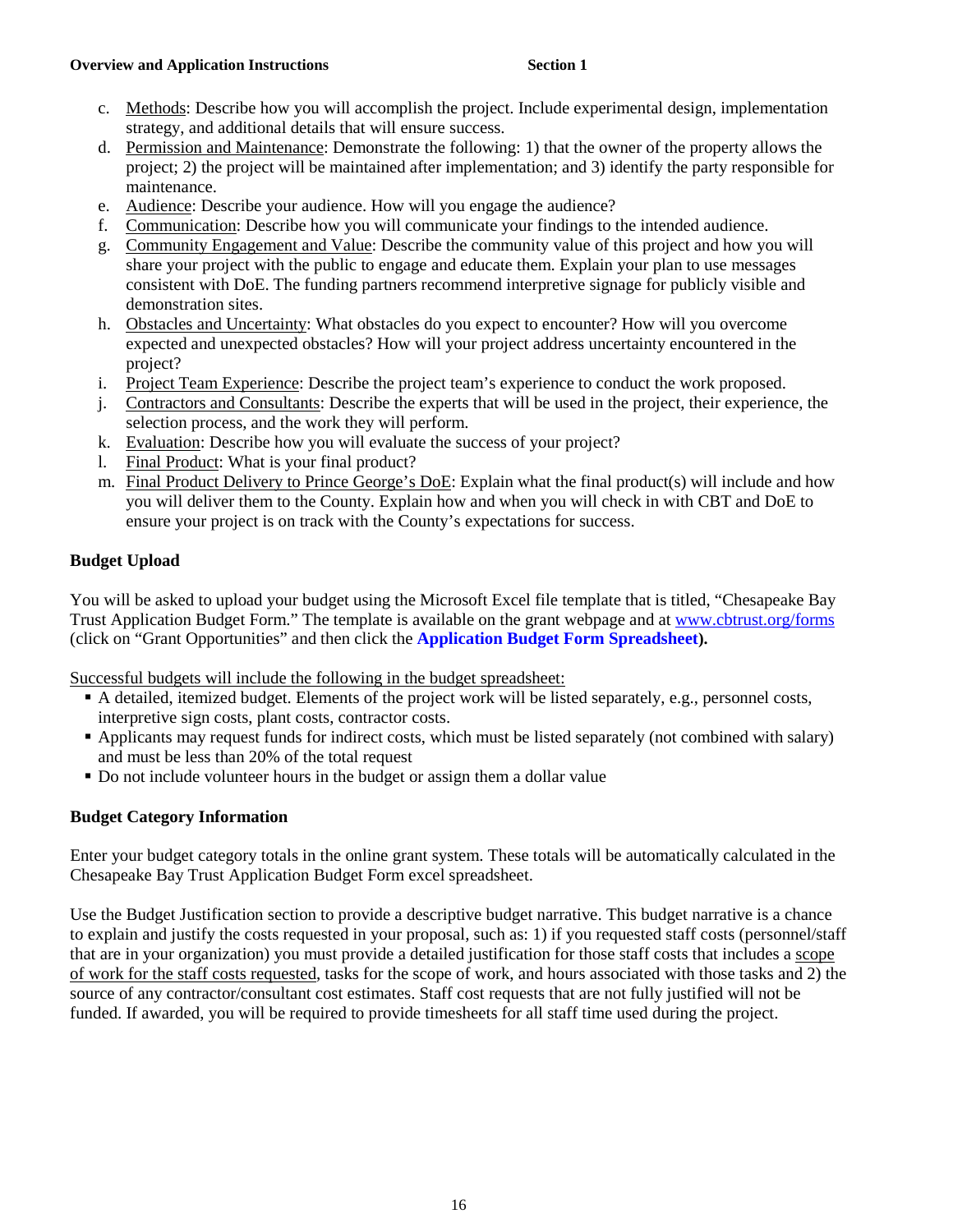# **Appendix A: Guidance for Applicants that are New to Water Quality Projects**

This guidance outlines the steps needed to develop project ideas and grant applications for those who are new to water quality projects. Many steps are involved in developing a project. Some involve engaging partners or obtaining expert technical advice. For example, experts can help the applicant to select a proposed water quality project location, project type, and estimated costs to enable an applicant to develop an appropriate budget request.

The following steps are a general framework for a water quality project to submit in a grant application. Please note that applicants are welcome to contact the Trust for assistance during any of these steps in project development.



Step 1: Develop a Project Idea

- a. The first step is to brainstorm on general project ideas.
- b. Here is an example water quality project idea: When it rains, the parking lot floods and stormwater flows from our property. A water quality project (e.g., a rain garden) to slow the flow of stormwater and allow it to soak into the ground could work at the site.

Step 2: Obtain Community and Landowner Input

- a. The most successful projects seek community input early and often (often after each of the steps below), and work with the landowner at the first step.
- b. Community meetings are a venue at which to exchange information and discuss the proposed project with the project stakeholders.
- c. Community input provides the history of the site and the buy-in needed for a successful project.
- d. Build community input into your project idea.

Step 3: Perform a Site Assessment to Identify Opportunities

- a. Generally, a grant application will require the proposer to have some degree of specifics about the project idea, such as project type and location. How you obtain more specific ideas depends on your own level of expertise in the topic area. Do you personally or does a close project partner have expertise to perform a site assessment that will identify water quality project opportunities or do you intend to obtain this expertise? If yes, skip to #4. If not, continue in Step 3.
	- If conducting your own site assessment to identify water quality project opportunities for this grant, see the Site Inventory and Mapping for Small-Scale Restoration Projects. This is located in Appendix A of the [Stormwater Stewardship Guidance](https://cbtrust.org/wp-content/uploads/PG-CBT-Stormwater-Stewardship-Guidance-March-2015.pdf) listed in the Additional Resources section on the grant's webpage.
- b. Identify one or more individuals or partners who do have expertise to visit the site and provide assistance. Identifying which experts to contact can be challenging. The Trust Project Manager can provide the first site visit to get you started and offer immediate next steps. Options to do this can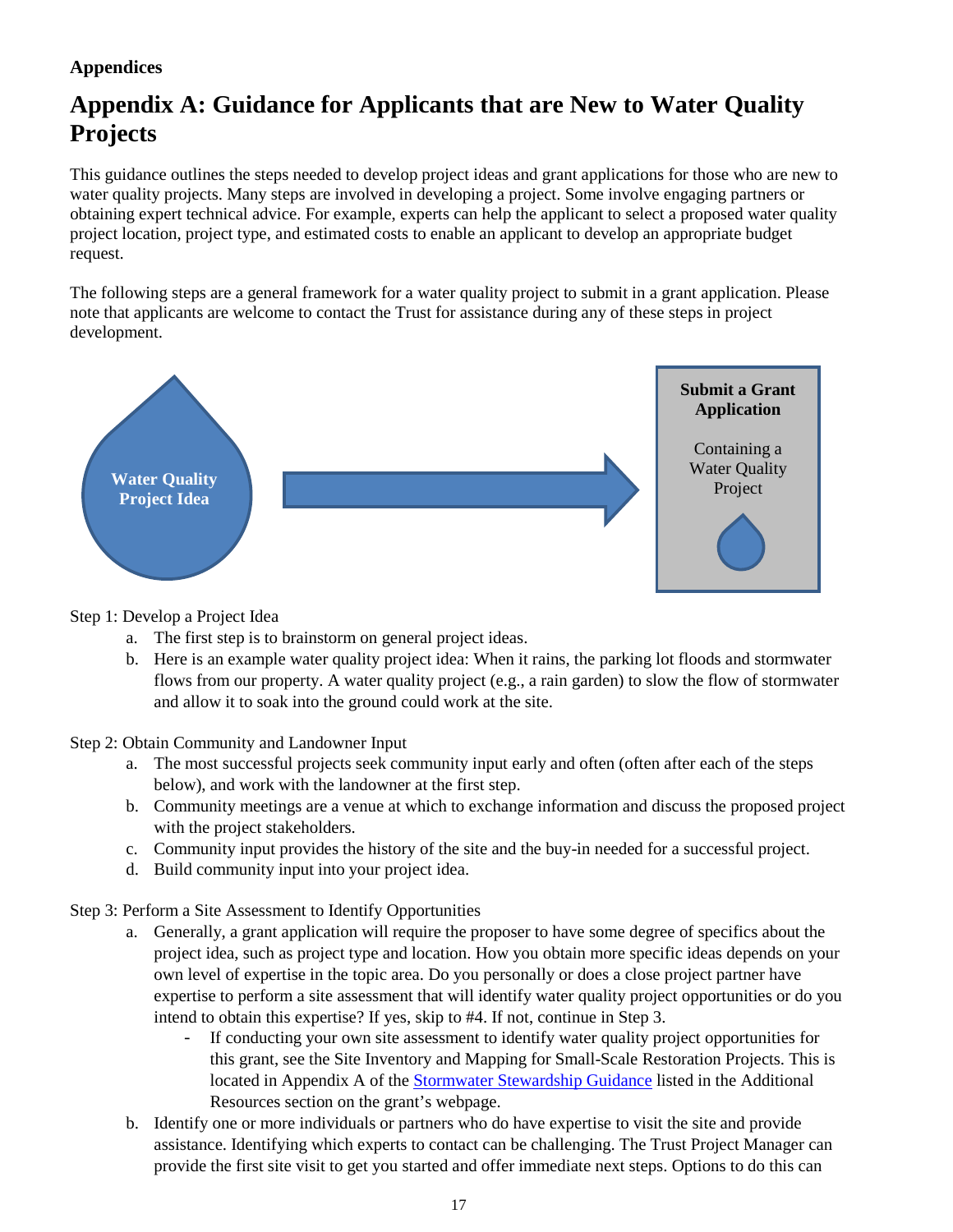include contacting local nonprofit environmental organizations who perform this work as part of their missions. Another option can be contacting one or more for-profit consulting firms or contractors to provide input, whom you might work with or provide an opportunity to bid on the project should the grant be funded. Contact the Trust to discuss best ways to obtain expert advice in this step.

- Step 4: Obtain Scope of Work and Estimated Costs from Stormwater Engineering Services
	- a. If your project is large or complicated (i.e., generally more than 5,000 square feet in size), you will need engineering services to develop the water quality project idea and to estimate the design and construction costs. This may be the same firm you engaged above and this can be accomplished in Step 3. **Grantees are encouraged to keep projects small and simple** (i.e., less than 5,000 square feet of disturbance; see Appendix B for more details).
	- b. Contact one or more firms that provide stormwater management engineering services and request a visit to your site to suggest what work should be done and how much this work might cost. Not all firms will conduct site visits for free. However, some will view you as a potential client if the award is made.
		- i. Stormwater engineer service firms will provide more detailed water quality project ideas and estimated costs to help you form your proposal.
		- ii. In person site assessments are best, but could be done remotely.
		- iii. Join the site visit(s) with as many team members as possible.
	- c. Based on the site visit, request the firm's scope of work and estimated costs
		- i. See Appendix B Design Guidelines and Information in this Request for Proposal to determine what minimal elements are needed.
		- ii. These minimal elements are the basics need for a water quality project design that will then be implemented.
		- iii. You can request these minimal elements from the engineering firms in their scope of work and estimated cost.
	- d. Compare the firm's scopes of work and estimated costs
		- i. Review the scopes of work and the budgets.
		- ii. See if the firms recommend changes to your project idea or if there are other services needed to complete the project.
			- 1. Gather more information, if needed.
			- 2. Contact the firm with any questions.
- Step 5: Prepare your Grant Proposal
	- a. Select a scope of work and estimated budget that suites your needs from Step 3 or 4 above.
		- i. Use this information to provide details in your grant application.
		- ii. Use the firm's scope of work and budget in your grant application in these areas:
			- 1. Proposal narrative, budget narrative, and budget spreadsheet.
			- 2. Add attachments that support your proposal, such as the firm's scope of work and estimated cost.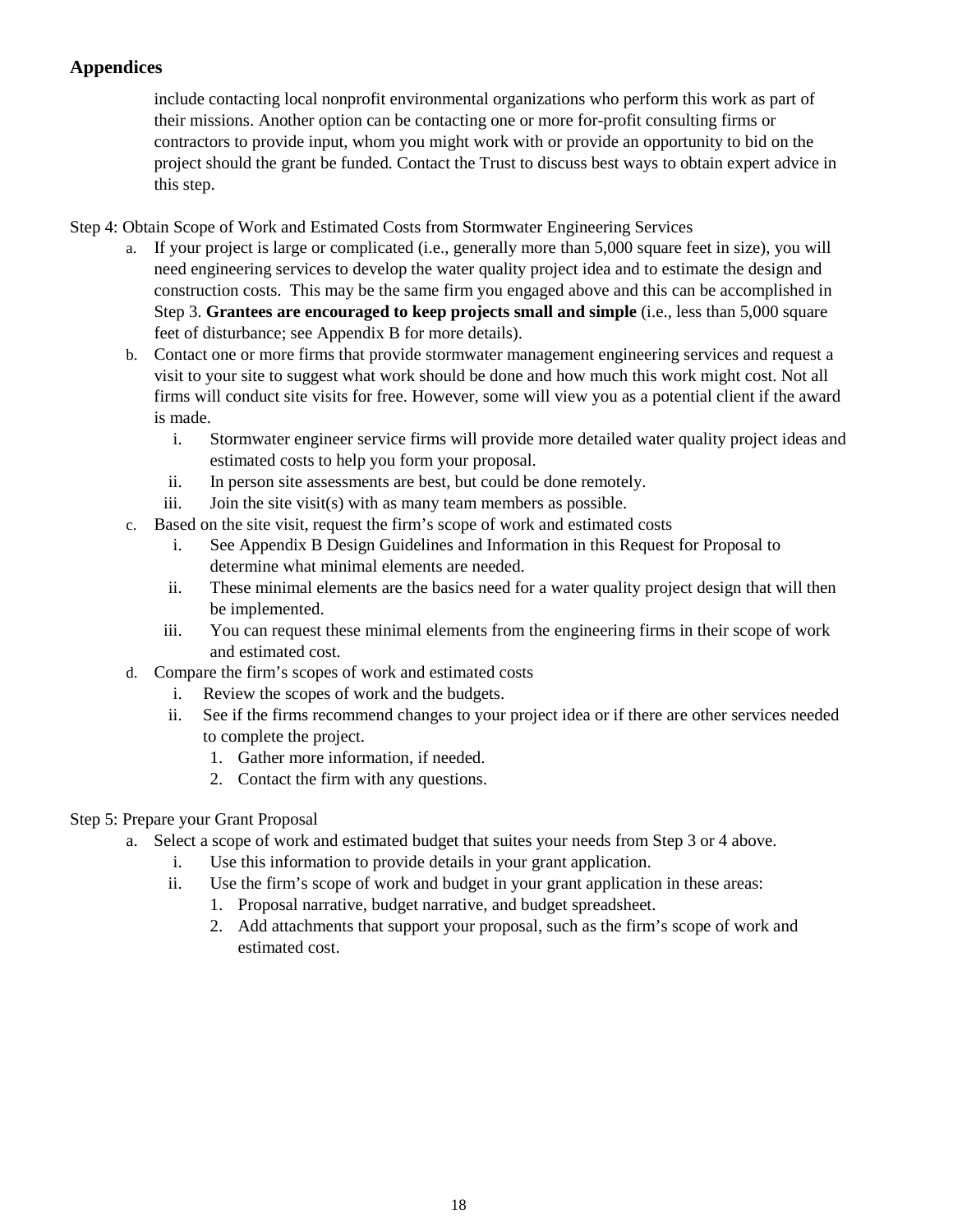

# Appendix B: Design Guidelines and Information

These guidelines provide applicants and grantees with the elements of project design that are required for project submittal. Funding partners require a complete project

design to consider funding construction and/or implementation phases of projects. Applicants submitting requests for design-build projects should obtain estimates from design firms based on the scopes of work for these design elements for the design phase. Preference will be given to projects that are furthest along in the design and permitting process. Applicants are strongly encouraged to contact the Trust for assistance and guidance when creating proposals that include designs to make sure they will qualify for the Prince George's County Stormwater Stewardship Grant Program.

Since the Grant Program provides funds for many types of watershed implementation practices, specific design requirements and the definition of "complete design" varies among project types. To help guide you in determining what is required for the design component of your proposal, water quality project practices have been broadly grouped into three categories.

Please read the list below and identify if your water quality project is a category 1, 2, or 3. Then read the design requirements below that section. If you are unsure which category your project belongs, please contact the Trust for assistance.

Certain water quality projects will require permits from the County before construction. Applicants are encouraged to consult the County's Department of Permits, Inspections, and Enforcement (DPIE), ahead of time to ensure timely permit and inspection approvals will occur during the grant timeframe. Depending on the permit type being required, DPIE may have additional requirements other than those listed in this Appendix.

Grantees are encouraged to keep projects small and simple (i.e., less than 5,000 square feet of disturbance). **However, if the implementation project has >5,000 square feet or >100 cubic yards in total project disturbance (i.e., Category 3 project type as defined in this appendix) and will require a permit, the project must add these budget items: 1) a Professional Engineer to design the implementation project/BMP and stamp the plans to submit to the Department of Permitting Inspection and Enforcement (DPIE); 2) up to \$2,000 for soil boring for practices that use infiltration (e.g. bioretention); 3) up to \$4,000 for an expert permit reviewer to help with the permit process (expert permit reviewer contact(s) will be provided by the Trust and DoE); 4) up to \$2,000 for permit edits and comments; and 5) up to \$5,000 for as-built plans.** Finally, if a permit is required your project must consult with DoE engineers and DPIE plan reviewers during the permitting process.

### **Contact the Program Manager for more information about permit requirements and impacts to your project's proposal and budget.**

### **Category 1: Projects requiring minimal ground disturbance and no earthwork**

### *Category 1 Project Types*

- Riparian buffer plantings
- Reforestation projects (tree planting)
- Rain barrel and rain storage projects (see also the [Prince George's Rain Check Rebate Program\)](https://cbtrust.org/prince-georges-county-rain-check-rebate/)
- Other projects that do not require earthwork

### *Category 1 Design Requirements (at a minimum)*

Category 1 projects will not be funded without a completed design, which includes:

- Site map showing project boundary;
- Site photos;
- Invasive species management plan for site (if applicable); and
- Planting plan (for planting projects only and can be overlaid on site map)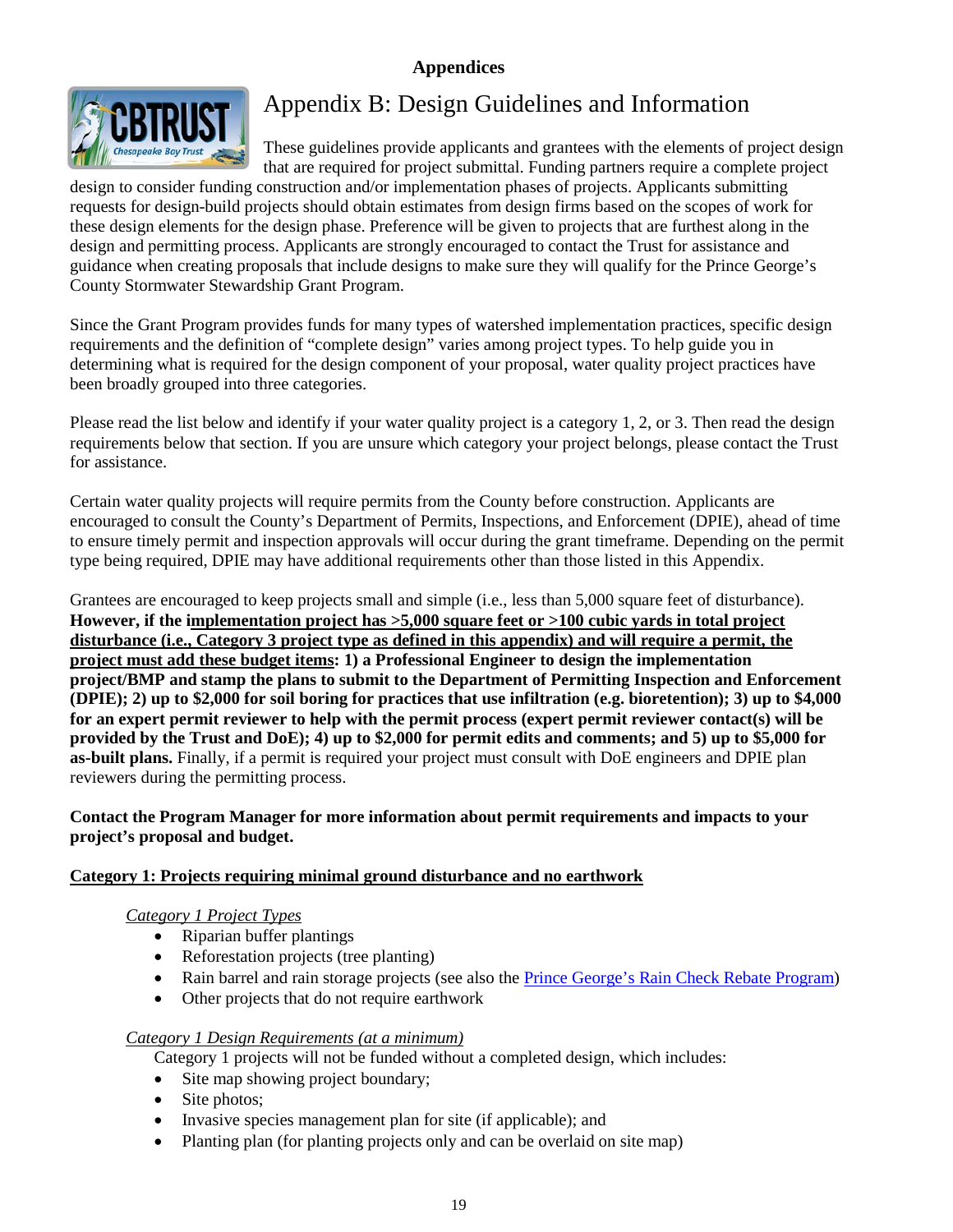### **Category 2: Small-scale restoration projects with projected pollution reduction benefits**

### *Category 2 Project Types*

• Bioretention and rain garden projects, in which surface water is not collected by, or distributed to, adjacent properties and in which the total site disturbance is less than 5,000 square feet/less than 100 cubic yards

### *Category 2 Design Requirements (at a minimum)*

- Site map showing:
	- 2 topographic contour data, available in GIS format from Maryland DNR at: <http://dnrweb.dnr.state.md.us/gis/data/data.asp> or the MD Maryland DNR's Maryland's Environmental Resources and Land Information Network (Merlin) online at <http://www.mdmerlin.net/> or from the Prince George's County GIS and planning offices; - Project boundary and drainage area boundary;
	- Survey information, marked on site map, the surface water intake (where runoff enters your project area), and project outfall (where will water to exit your project area);
	- Proposed design plan view (this should show the approximate existing and proposed elevations of the project area); and
	- Landowner signature on the plan that indicates project endorsement.
- Soil boring/results for infiltration practices (if an infiltration practice is proposed, soil borings should be included in the budget at up to \$2,000);
- Copy of soil survey mapping and field confirmation of soil drainage class the NRCS web soil survey can be found at<http://websoilsurvey.nrcs.usda.gov/app/HomePage.htm> and MD soil survey by County is online at <http://www.nrcs.usda.gov/wps/portal/nrcs/surveylist/soils/survey/state/?stateId=MD>
- Approximate earthwork volumes (existing soil to be removed, bioretention soil to be added, etc.)
- Drainage area boundary and size (obtained from topographic maps described above) and percent impervious cover within the drainage area;
- Calculations to determine amount of stormwater runoff which will be treated by facility (for guidance to calculate TN, TP, and TSS load reductions, please reference [http://dnr2.maryland.gov/ccs/Pages/funding/trust-fund\\_grants.aspx](http://dnr2.maryland.gov/ccs/Pages/funding/trust-fund_grants.aspx) **OR** simply list the type of practice proposed, the size of the practice, the total area treated by the practice, and the total area of impervious surface treated by the practice;
- Planting plan; and
- Site photos.

### **Category 3: Higher Complexity Restoration Projects**

### *Category 3 Project Types*

- Bioretention and rain garden projects over 5,000 square feet of disturbance, over 100 cubic yards, and/or affecting surface flow from/to adjacent properties
- Wetland and marsh enhancement/restoration/creation projects
- Coastal plain outfall, stormwater conveyance, or floodplain restoration projects
- Stormwater retrofit projects (conversions and structural changes)

### *Category 3 Design Requirements (at a minimum)*

- Site map showing:
	- Field-run topographic survey of existing conditions
	- Project boundary and drainage area boundary
	- (As applicable) mean high water, full pool elevation, bankfull/benchfull
	- Proposed design (grade changes, drainage structures, rock placement, etc.)
	- Landowner signature on the plan, which indicates project endorsement
	- Mapped utilities and roads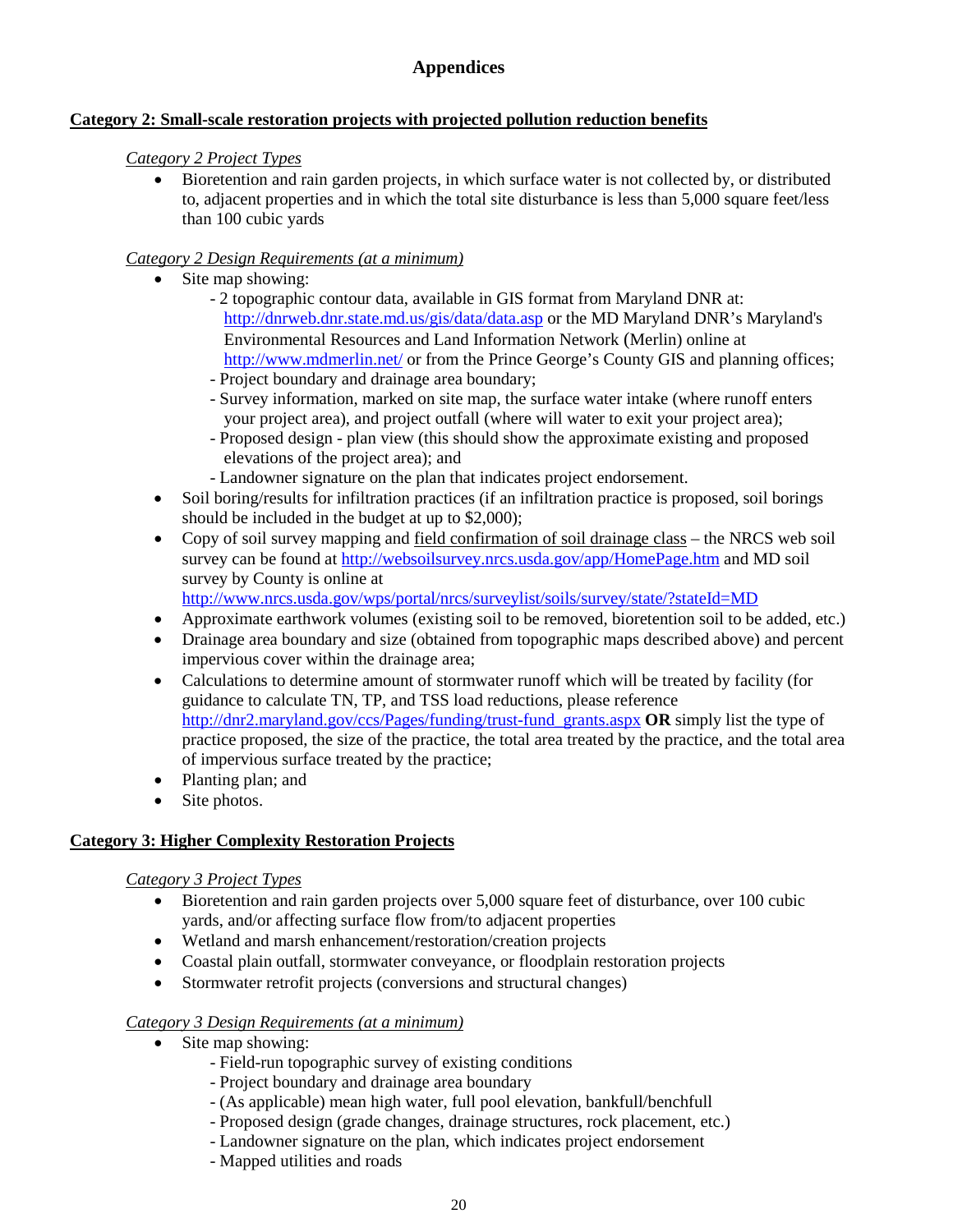- Property boundaries

- Soil boring/results for infiltration practices;
- Copy of soil survey mapping and field confirmation of soil drainage class the NRCS web soil survey can be found at<http://websoilsurvey.nrcs.usda.gov/app/HomePage.htm> and MD soil survey by County is online at <http://www.nrcs.usda.gov/wps/portal/nrcs/surveylist/soils/survey/state/?stateId=MD>
- Detailed earthwork volumes (cut, fill, stockpiled, etc.);
- Drainage area boundary and size (obtained from topographic maps described above) and percent impervious cover within the drainage area (and in square feet) to be provided in electronic form at project completion;
- Calculations to determine amount of stormwater runoff which will be treated by facility (for guidance to calculate TN, TP, and TSS load reductions, please reference [http://dnr2.maryland.gov/ccs/Pages/funding/trust-fund\\_grants.aspx](http://dnr2.maryland.gov/ccs/Pages/funding/trust-fund_grants.aspx) **OR** simply list the type of practice proposed, the size of the practice, the total area treated by the practice, and the total area of impervious surface treated by the practice;
- Planting plan; and
- Site photos.

### **Category 3 budget requirements:**

- 1) a Professional Engineer to design the BMP and stamp the plans to submit to the Department of Permitting Inspection and Enforcement (DPIE);
- 2) up to \$2,000 for soil boring for practices that use infiltration (e.g., bioretention);
- 3) up to \$4,000 for an expert permit reviewer to help with the permit process (will be provided by the Trust and DoE);
- 4) up to \$2,000 for permit edits and comments; and
- 5) up to \$5,000 for as-built plans.